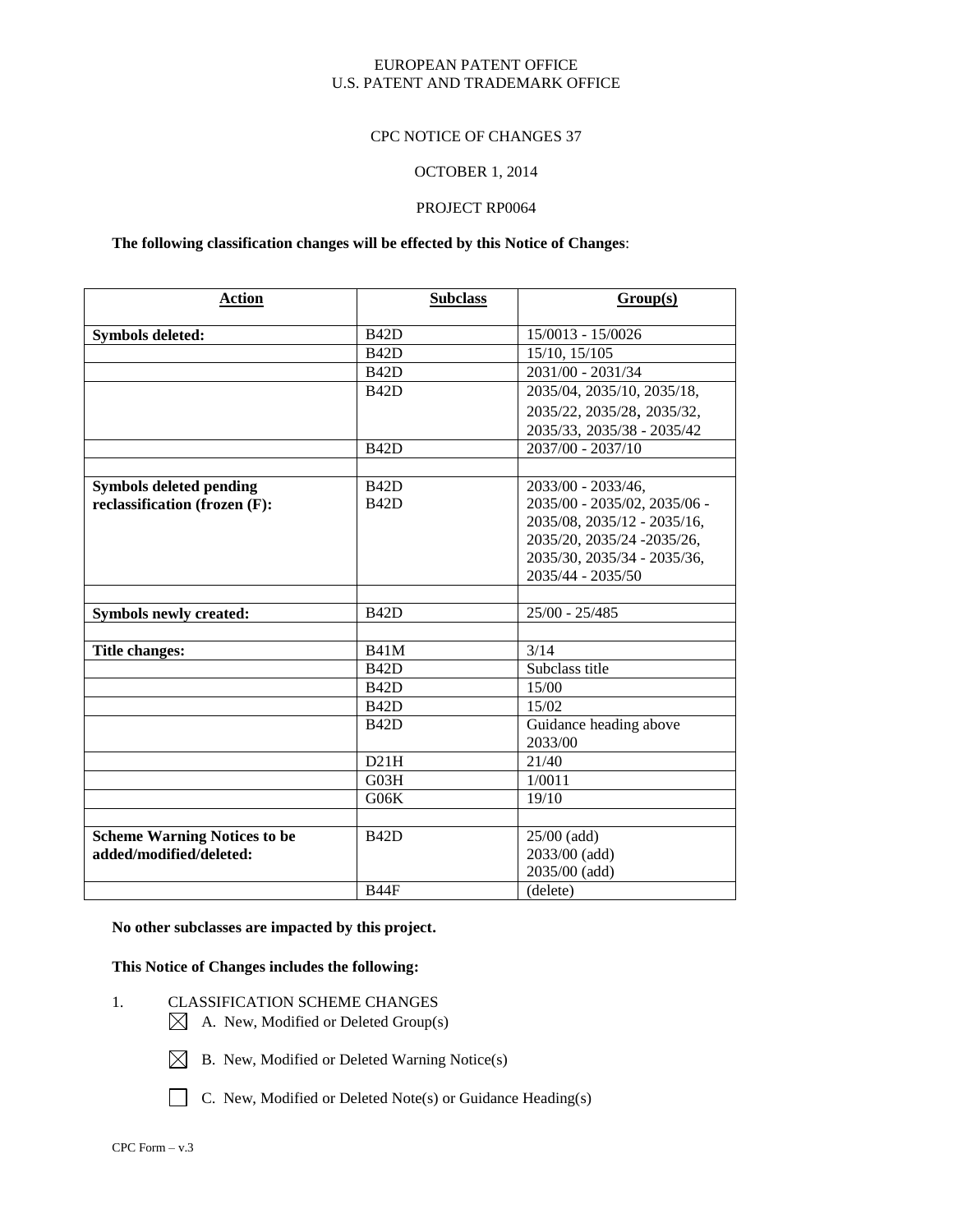## CPC NOTICE OF CHANGES 37

# OCTOBER 1, 2014

- 2.  $\boxtimes$  DEFINITIONS (New or Modified)
- 3.  $\boxtimes$  REVISION CONCORDANCE LIST (RCL)
- 4.  $\boxtimes$  CHANGES TO THE CPC-TO-IPC CONCORDANCE LIST (CICL)
- 5.  $\boxtimes$  CROSS-REFERENCE LIST (CRL)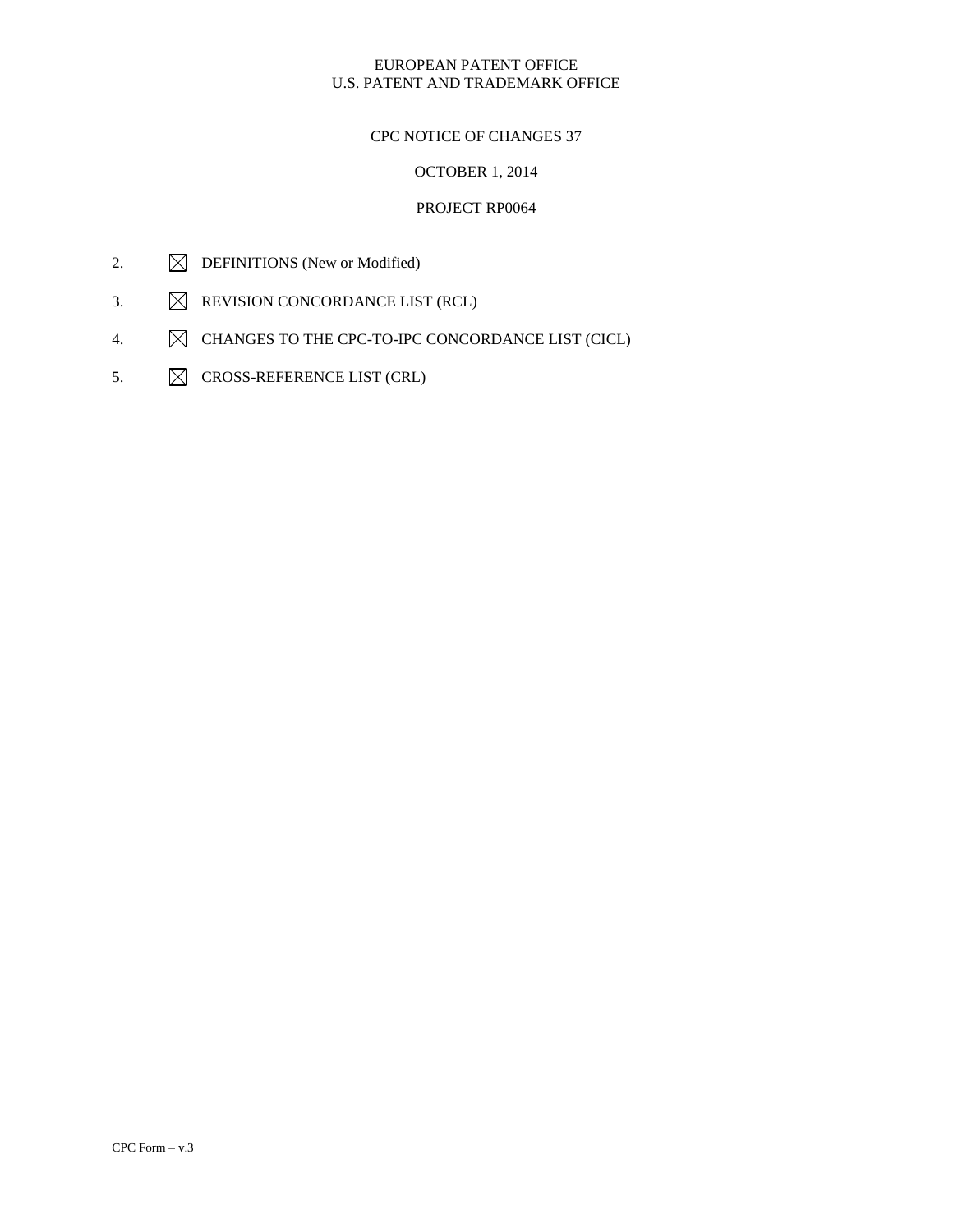#### CPC NOTICE OF CHANGES 37

#### OCTOBER 1, 2014

#### PROJECT RP0064

#### 1. CLASSIFICATION SCHEME CHANGES

### A. New, Modified or Deleted Group(s)

#### **SUBCLASS B42D - BOOKS; BOOK COVERS; LOOSE LEAVES; PRINTED MATTER OF SPECIAL FORMAT OR STYLE NOT OTHERWISE PROVIDED FOR; DEVICES FOR USE THEREWITH; MOVABLE-STRIP WRITING OR READING APPARATUS (book stands A47B19/00; book-rests A47B23/00)**

| Type*          | <b>Symbol</b> | <b>Indent Level</b>  | <b>Title</b>                                            |
|----------------|---------------|----------------------|---------------------------------------------------------|
|                |               | Number of dots (e.g. | (new or modified)                                       |
|                |               | 0, 1, 2)             | "CPC only" text should be enclosed in {curly            |
|                |               |                      | brackets}                                               |
|                |               |                      |                                                         |
| M              | <b>B42D</b>   |                      | BOOKS; BOOK COVERS; LOOSE LEAVES;                       |
|                |               |                      | PRINTED MATTER CHARACTERISED BY                         |
|                |               |                      | <b>IDENTIFICATION OR SECURITY FEATURES;</b>             |
|                |               |                      | PRINTED MATTER OF SPECIAL FORMAT OR                     |
|                |               |                      | STYLE NOT OTHERWISE PROVIDED FOR;                       |
|                |               |                      | DEVICES FOR USE THEREWITH AND NOT                       |
|                |               |                      | OTHERWISE PROVIDED FOR; MOVABLE-STRIP                   |
|                |               |                      | WRITING OR READING APPARATUS                            |
| M              | B42D15/00     |                      | Printed matter of special format or style not otherwise |
|                |               |                      | provided for                                            |
| D              | B42D15/0013   | $\mathbf{1}$         | transferred to B42D25/29                                |
| D              | B42D15/002    | $\overline{2}$       | transferred to B42D25/342                               |
| $\mathbf D$    | B42D15/0026   | 2                    | transferred to B42D25/355                               |
| $\overline{U}$ | B42D15/0093   | $\overline{2}$       | {Sheet materials}                                       |
| M              | B42D15/02     | $\mathbf{1}$         | Postcards; Greeting, menu, business or like cards;      |
|                |               |                      | Letter cards or letter-sheets (B42D25/00 takes          |
|                |               |                      | precedence; envelopes B65D27/00)                        |
|                |               |                      |                                                         |
| U              | B42D15/0222   | $\mathfrak{D}$       | {combined with permanently fastened shound-             |
|                |               |                      | producing or light-emitting means or carry sound        |
|                |               |                      | records }                                               |
| U              | B42D15/085    | $\overline{4}$       | {with special means hiding information}                 |
| D              | B42D15/10     | $\mathbf{1}$         | transferred to B42D25/00                                |
| D              | B42D15/105    | $\overline{2}$       | transferred to B42D25/328                               |
| U              | B42D17/00     |                      | Hanging or securing devices for books, newspapers or    |
|                |               |                      | the like (suspended filing appliances B42F15/00)        |
| U              | B42D19/00     |                      | Movable-strip writing or reading                        |
|                |               |                      | apparatus (manifolding apparatus B41L; adapted for,     |
|                |               |                      | or incorporated in, cash registers G07G {drawing        |
|                |               |                      | board with moving strip B43L5/025})                     |
| $\mathbf{U}$   | B42D19/005    | $\mathbf{1}$         | (comprising reel to reel type winding and unwinding     |
|                |               |                      | mechanisms)                                             |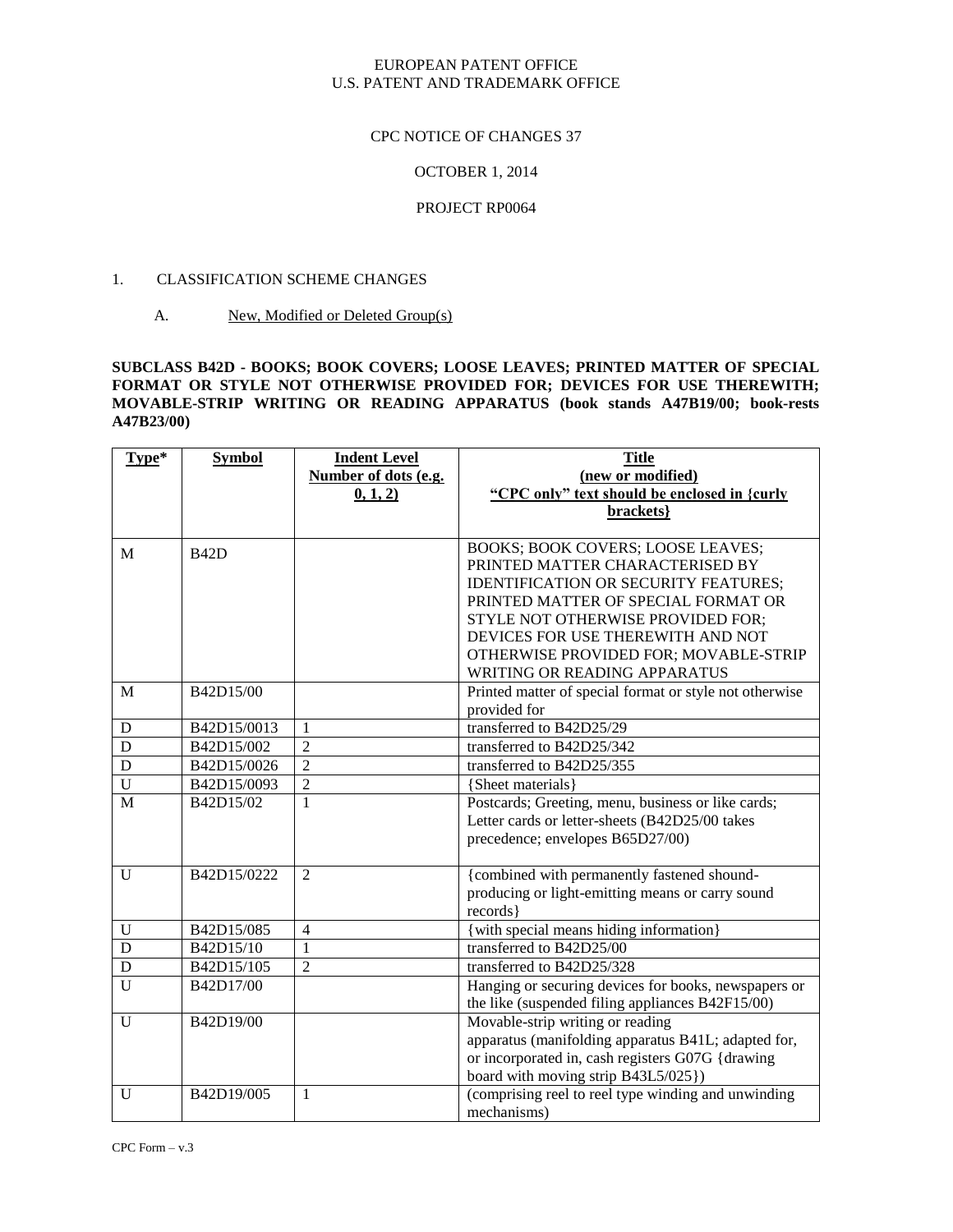# CPC NOTICE OF CHANGES 37

# OCTOBER 1, 2014

| Type*              | <b>Symbol</b> | <b>Indent Level</b>     | <b>Title</b>                                             |
|--------------------|---------------|-------------------------|----------------------------------------------------------|
|                    |               | Number of dots (e.g.    | (new or modified)                                        |
|                    |               | 0, 1, 2)                | "CPC only" text should be enclosed in {curly             |
|                    |               |                         | brackets}                                                |
|                    |               |                         |                                                          |
| $\mathbf N$        | B42D25/00     |                         | Information-bearing cards or sheet-like structures       |
|                    |               |                         | characterised by identification or security features;    |
|                    |               |                         | Manufacture thereof (printing processes to produce       |
|                    |               |                         | identification or security features B41M3/14)            |
| $\mathbf N$        | B42D25/20     | $\mathbf{1}$            | characterised by a particular use or purpose             |
| $\overline{N}$     | B42D25/21     | $\overline{2}$          | for multiple purposes                                    |
| $\overline{N}$     | B42D25/22     | $\overline{2}$          | for use in combination with accessories specially        |
|                    |               |                         | adapted for information-bearing cards                    |
| $\mathbf N$        | B42D25/23     | $\overline{2}$          | Identity cards                                           |
| $\overline{N}$     | B42D25/24     | $\overline{c}$          | Passports                                                |
| $\overline{N}$     | B42D25/25     | $\overline{2}$          | Public transport tickets (apparatus for printing and     |
|                    |               |                         | issuing G07B)                                            |
| $\mathbf N$        | B42D25/26     | $\overline{2}$          | Entrance cards; Admission tickets                        |
| $\overline{N}$     | B42D25/27     | 2                       | Lots, e.g. lottery tickets                               |
| $\overline{N}$     | B42D25/28     | $\overline{2}$          | for use in medical treatment or therapy                  |
| N                  | B42D25/285    | 2                       | {Gift cards}                                             |
| $\mathbf N$        | B42D25/29     | $\overline{c}$          | Securities; Bank notes                                   |
| $\overline{N}$     | B42D25/30     | 1                       | Identification or security features, e.g. for preventing |
|                    |               |                         | forgery                                                  |
| ${\bf N}$          | B42D25/305    | $\overline{2}$          | Associated digital information (record carriers for use  |
|                    |               |                         | with machines and with at least a part designed to       |
|                    |               |                         | carry digital markings G06K19/00)                        |
| N                  | B42D25/309    | $\overline{2}$          | Photographs                                              |
| $\overline{\rm N}$ | B42D25/313    | $\overline{2}$          | Fingerprints                                             |
| $\overline{\bf N}$ | B42D25/318    | $\overline{2}$          | Signatures                                               |
| $\overline{N}$     | B42D25/324    | $\overline{2}$          | Reliefs                                                  |
| $\overline{\bf N}$ | B42D25/328    | $\overline{2}$          | Diffraction gratings; Holograms                          |
| $\overline{N}$     | B42D25/333    | $\overline{2}$          | Watermarks                                               |
| $\overline{\bf N}$ | B42D25/337    | $\overline{2}$          | Guilloche patterns                                       |
| $\overline{\bf N}$ | B42D25/342    | $\overline{c}$          | Moiré effects                                            |
| $\overline{\bf N}$ | B42D25/346    | $\overline{2}$          | Perforations                                             |
| $\overline{\bf N}$ | B42D25/351    | $\overline{c}$          | Translucent or partly translucent parts, e.g. windows    |
| $\overline{N}$     | B42D25/355    | $\overline{2}$          | Security threads                                         |
| $\mathbf N$        | B42D25/36     | $\overline{c}$          | comprising special materials                             |
| $\overline{N}$     | B42D25/364    | $\overline{3}$          | Liquid crystals                                          |
| $\overline{N}$     | B42D25/369    | $\overline{\mathbf{3}}$ | Magnetised or magnetisable materials                     |
| $\overline{N}$     | B42D25/373    | $\overline{3}$          | Metallic materials                                       |
| $\overline{N}$     | B42D25/378    | $\overline{3}$          | Special inks                                             |
| $\overline{N}$     | B42D25/382    | $\overline{4}$          | absorbing or reflecting infra-red light                  |
| $\overline{N}$     | B42D25/387    | $\overline{4}$          | absorbing or reflecting ultra-violet light               |
| $\overline{N}$     | B42D25/391    | $\overline{4}$          | absorbing or reflecting polarised light                  |
| $\overline{N}$     | B42D25/40     | $\mathbf{1}$            | Manufacture                                              |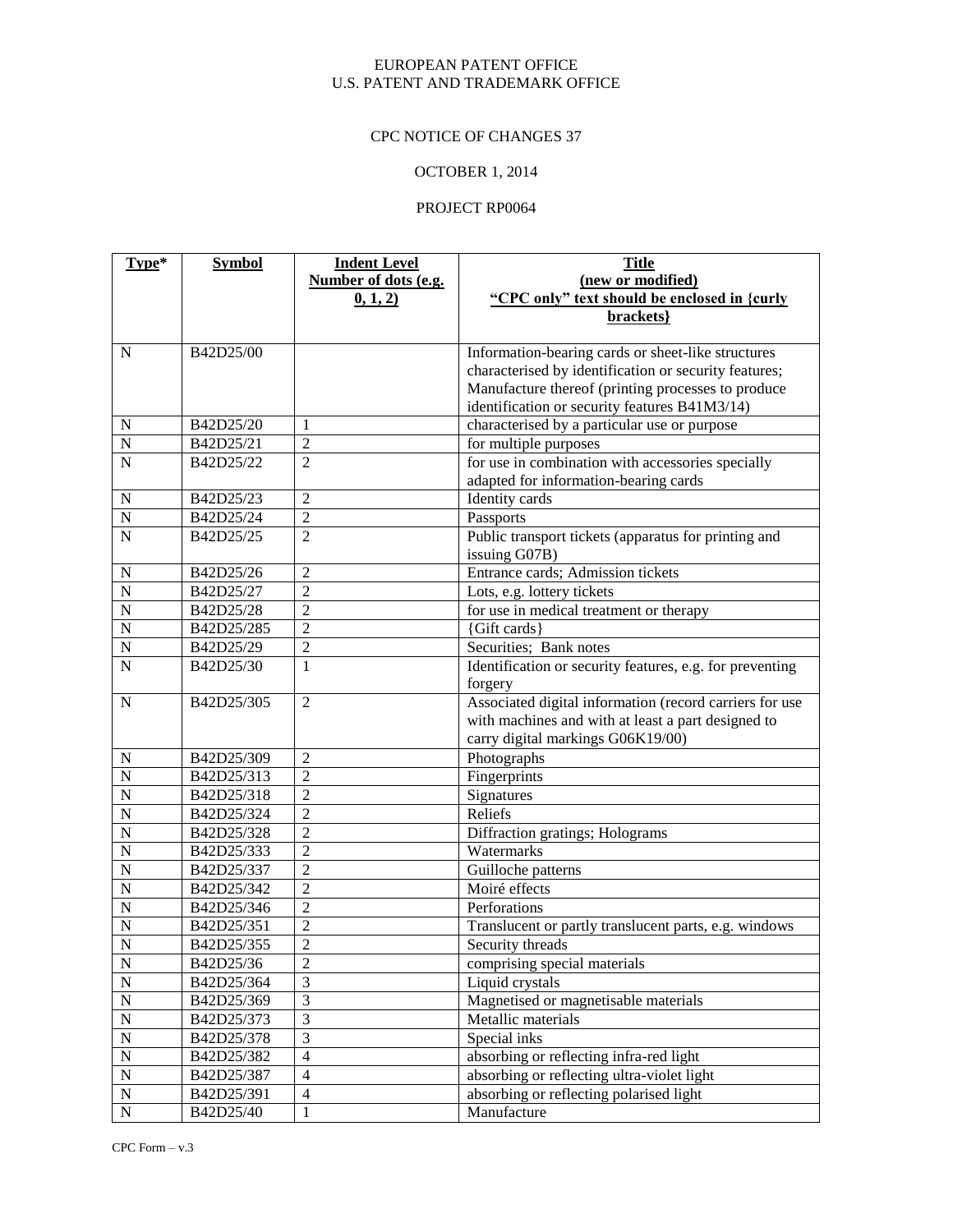# CPC NOTICE OF CHANGES 37

# OCTOBER 1, 2014

| Type*              | <b>Symbol</b> | <b>Indent Level</b>  | <b>Title</b>                                      |
|--------------------|---------------|----------------------|---------------------------------------------------|
|                    |               | Number of dots (e.g. | (new or modified)                                 |
|                    |               | (0, 1, 2)            | "CPC only" text should be enclosed in {curly      |
|                    |               |                      | brackets}                                         |
|                    |               |                      |                                                   |
| ${\bf N}$          | B42D25/405    | $\overline{2}$       | Marking                                           |
| $\overline{N}$     | B42D25/41     | $\overline{3}$       | using electromagnetic radiation (B42D25/435 takes |
|                    |               |                      | precedence)                                       |
| $\mathbf N$        | B42D25/415    | 3                    | using chemicals (B42D25/445 takes precedence)     |
| $\overline{N}$     | B42D25/42     | $\overline{4}$       | by photographic processes                         |
| $\overline{\bf N}$ | B42D25/425    | $\overline{3}$       | by deformation, e.g. embossing                    |
| $\overline{\bf N}$ | B42D25/43     | $\overline{3}$       | by removal of material                            |
| $\overline{N}$     | B42D25/435    | $\overline{4}$       | using electromagnetic radiation, e.g. laser       |
| $\overline{\bf N}$ | B42D25/44     | 4                    | using mechanical means, e.g. engraving            |
| $\overline{N}$     | B42D25/445    | $\overline{4}$       | using chemical means, e.g. etching                |
| $\overline{\bf N}$ | B42D25/45     | $\overline{c}$       | Associating two or more layers                    |
| $\overline{\bf N}$ | B42D25/455    | $\overline{3}$       | using heat                                        |
| $\overline{\bf N}$ | B42D25/46     | $\overline{3}$       | using pressure                                    |
| $\overline{\bf N}$ | B42D25/465    | $\overline{3}$       | using chemicals or adhesives                      |
| $\overline{N}$     | B42D25/47     | $\overline{4}$       | using adhesives                                   |
| $\overline{\bf N}$ | B42D25/475    | $\overline{2}$       | Cutting cards                                     |
| $\overline{N}$     | B42D25/48     | $\overline{c}$       | Controlling the manufacturing process             |
| $\mathbf N$        | B42D25/485    | 3                    | by electronic processing means                    |
| D                  | B42D2031/00   |                      | transferred to B42D25/40                          |
|                    | (additional   |                      | (inventive information)                           |
|                    | information)  |                      |                                                   |
| D                  | B42D2031/02   |                      | transferred to B42D25/405                         |
|                    | (additional   |                      | (inventive information)                           |
|                    | information)  |                      |                                                   |
| D                  | B42D2031/04   |                      | transferred to B42D25/405                         |
|                    | (additional   |                      | (inventive information)                           |
|                    | information)  |                      |                                                   |
| D                  | B42D2031/06   |                      | transferred to B42D25/405                         |
|                    | (additional   |                      | (inventive information)                           |
|                    | information)  |                      |                                                   |
| D                  | B42D2031/08   |                      | transferred to B42D25/41                          |
|                    | (additional   |                      | (inventive information)                           |
|                    | information)  |                      |                                                   |
| D                  | B42D2031/10   |                      | transferred to B42D25/415                         |
|                    | (additional   |                      | (inventive information)                           |
|                    | information)  |                      | transferred to B42D25/42                          |
| ${\bf D}$          | B42D2031/12   |                      |                                                   |
|                    | (additional   |                      | (inventive information)                           |
|                    | information)  |                      | transferred to B42D25/425                         |
| D                  | B42D2031/14   |                      | (inventive information)                           |
|                    | (additional   |                      |                                                   |
|                    | information)  |                      | transferred to B42D25/43                          |
| D                  | B42D2031/16   |                      |                                                   |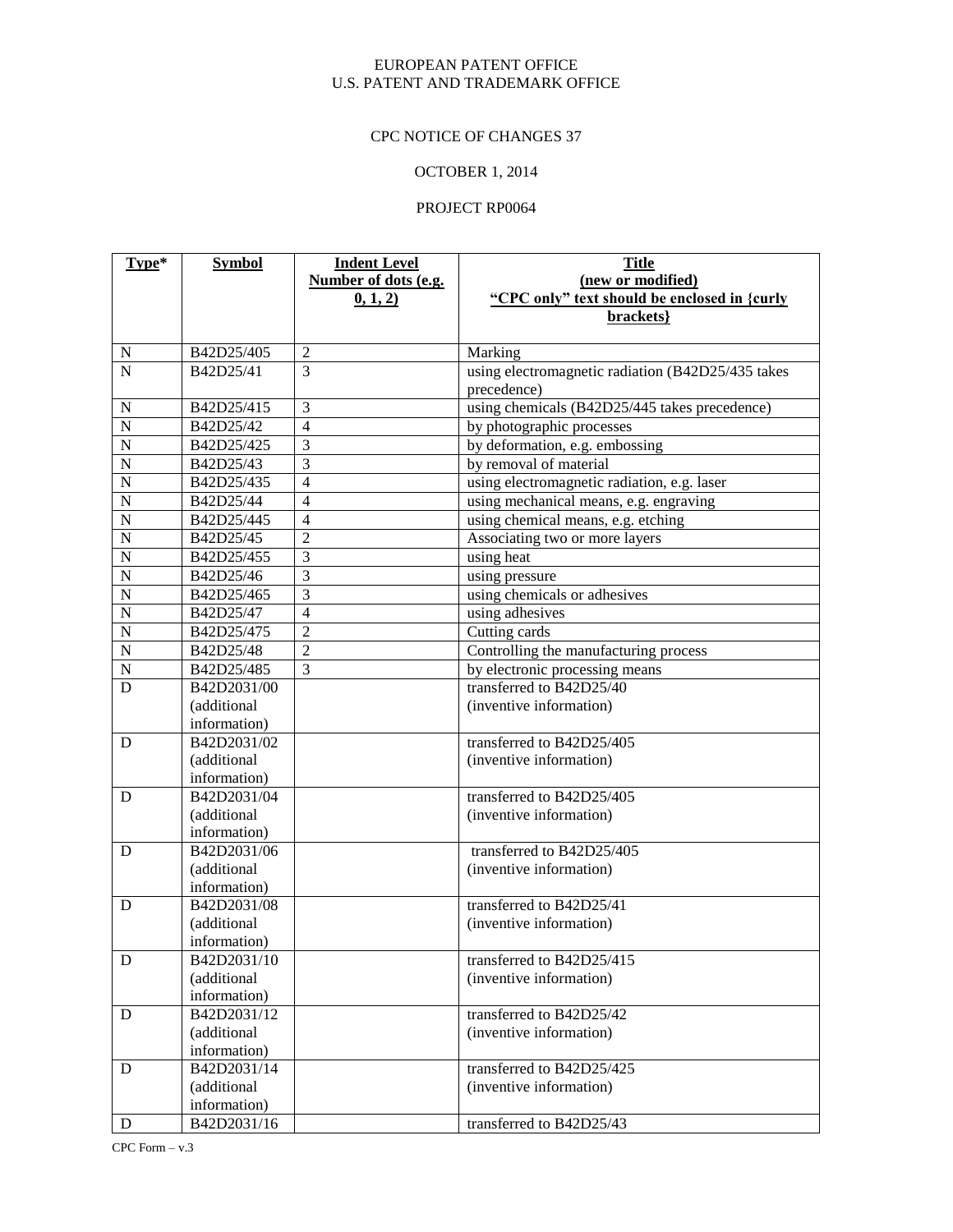# CPC NOTICE OF CHANGES 37

# OCTOBER 1, 2014

| Type*                   | <b>Symbol</b>               | <b>Indent Level</b>  | <b>Title</b>                                              |
|-------------------------|-----------------------------|----------------------|-----------------------------------------------------------|
|                         |                             | Number of dots (e.g. | (new or modified)                                         |
|                         |                             | 0, 1, 2)             | "CPC only" text should be enclosed in {curly              |
|                         |                             |                      | brackets}                                                 |
|                         |                             |                      |                                                           |
|                         | (additional                 |                      | (inventive information)                                   |
|                         | information)                |                      |                                                           |
| D                       | B42D2031/20                 |                      | transferred to B42D25/45                                  |
|                         | (additional                 |                      | (inventive information)                                   |
|                         | information)                |                      |                                                           |
| D                       | B42D2031/22                 |                      | transferred to B42D25/455                                 |
|                         | (additional                 |                      | (inventive information)                                   |
|                         | information)                |                      |                                                           |
| D                       | B42D2031/24                 |                      | transferred to B42D25/46                                  |
|                         | (additional                 |                      | (inventive information)                                   |
|                         | information)<br>B42D2031/26 |                      | transferred to B42D25/465                                 |
| D                       |                             |                      |                                                           |
|                         | (additional<br>information) |                      | (inventive information)                                   |
| D                       | B42D2031/28                 |                      | transferred to B42D25/47                                  |
|                         | (additional                 |                      | (inventive information)                                   |
|                         | information)                |                      |                                                           |
| D                       | B42D2031/30                 |                      | transferred to B42D25/475                                 |
|                         | (additional                 |                      | (inventive information)                                   |
|                         | information)                |                      |                                                           |
| D                       | B42D2031/32                 |                      | transferred to B42D25/48                                  |
|                         | (additional                 |                      | (inventive information)                                   |
|                         | information)                |                      |                                                           |
| D                       | B42D2031/34                 |                      | transferred to B42D25/485                                 |
|                         | (additional                 |                      | (inventive information)                                   |
|                         | information)                |                      |                                                           |
| M                       | Guidance                    |                      | Indexing scheme associated with group B42D25/00,          |
|                         | Heading above               |                      | relating to specific characteristics of identity, credit, |
|                         | B42D2033/00                 |                      | cheque or like information-bearing cards                  |
| ${\bf F}$               | B42D2033/00                 |                      | frozen pending reclassification                           |
| ${\bf F}$               | B42D2033/02                 | 1                    | frozen pending reclassification                           |
| $\overline{F}$          | B42D2033/04                 | $\mathbf{1}$         | frozen pending reclassification                           |
| $\overline{F}$          | B42D2033/06                 | $\mathbf{1}$         | frozen pending reclassification                           |
| $\overline{F}$          | B42D2033/08                 | $\mathbf{1}$         | frozen pending reclassification                           |
| ${\bf F}$               | B42D2033/10                 | $\mathbf{1}$         | frozen pending reclassification                           |
| $\overline{\mathrm{F}}$ | B42D2033/12                 | $\mathbf{1}$         | frozen pending reclassification                           |
| $\overline{F}$          | B42D2033/14                 | $\mathbf{1}$         | frozen pending reclassification                           |
| ${\bf F}$               | B42D2033/16                 | $\mathbf{1}$         | frozen pending reclassification                           |
| $\overline{F}$          | B42D2033/18                 | $\mathbf{1}$         | frozen pending reclassification                           |
| ${\bf F}$               | B42D2033/20                 | $\mathbf{1}$         | frozen pending reclassification                           |
| $\overline{F}$          | B42D2033/22                 | $\mathbf{1}$         | frozen pending reclassification                           |
| ${\bf F}$               | B42D2033/24                 | $\mathbf{1}$         | frozen pending reclassification                           |
| $\overline{F}$          | B42D2033/26                 | $\mathbf{1}$         | frozen pending reclassification                           |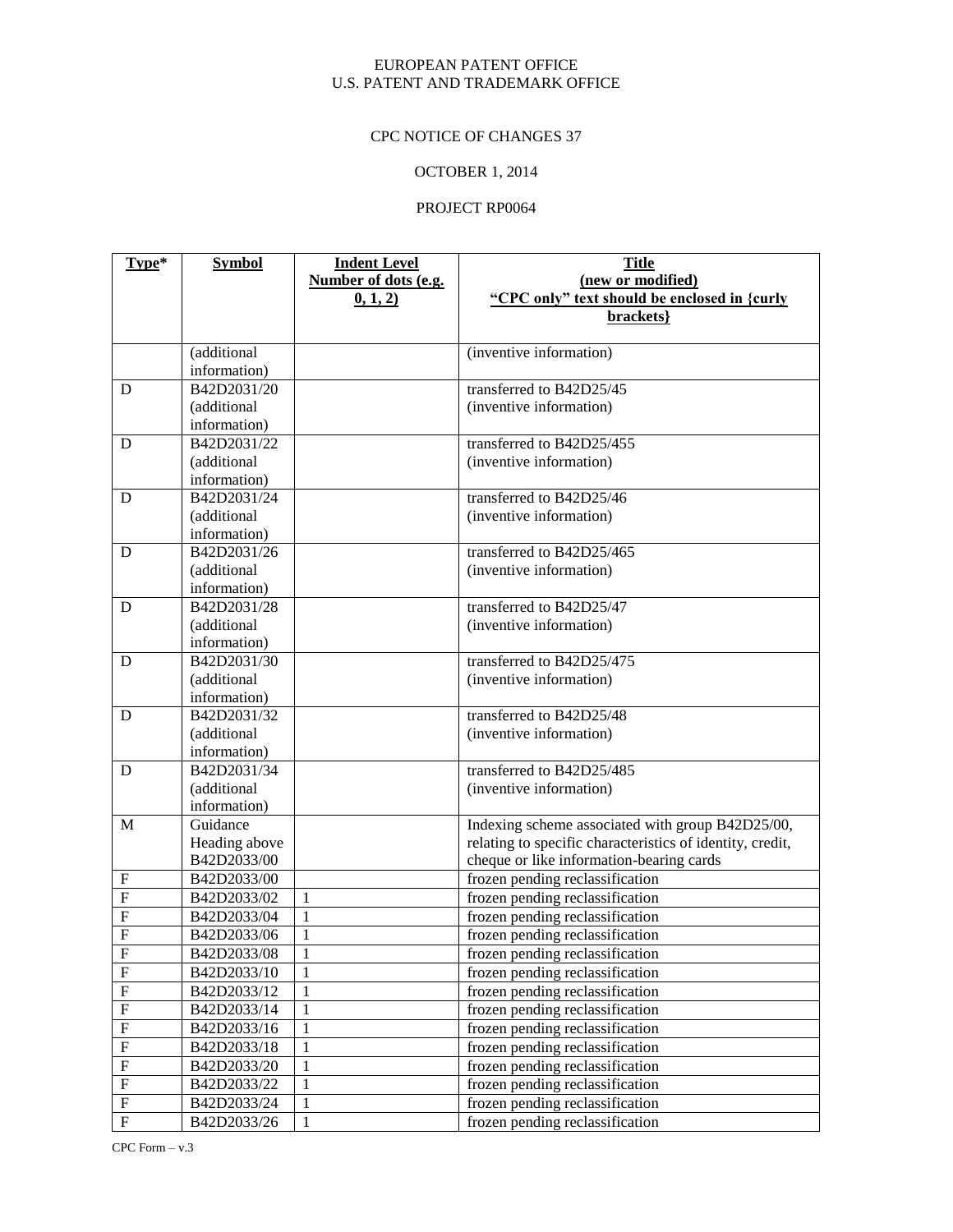# CPC NOTICE OF CHANGES 37

# OCTOBER 1, 2014

| Type*                     | <b>Symbol</b> | <b>Indent Level</b>  | <b>Title</b>                                 |
|---------------------------|---------------|----------------------|----------------------------------------------|
|                           |               | Number of dots (e.g. | (new or modified)                            |
|                           |               | (0, 1, 2)            | "CPC only" text should be enclosed in {curly |
|                           |               |                      | brackets}                                    |
|                           |               |                      |                                              |
| $\boldsymbol{\mathrm{F}}$ | B42D2033/28   | $\mathbf{1}$         | frozen pending reclassification              |
| $\overline{F}$            | B42D2033/30   | $\mathbf{1}$         | frozen pending reclassification              |
| $\overline{F}$            | B42D2033/32   | $\mathbf{1}$         | frozen pending reclassification              |
| $\overline{F}$            | B42D2033/40   | $\mathbf{1}$         | frozen pending reclassification              |
| $\overline{F}$            | B42D2033/42   | $\mathbf{1}$         | frozen pending reclassification              |
| $\overline{F}$            | B42D2033/44   | $\mathbf{1}$         | frozen pending reclassification              |
| $\overline{F}$            | B42D2033/46   | $\overline{2}$       | frozen pending reclassification              |
| $\overline{F}$            | B42D2035/00   |                      | frozen pending reclassification              |
| $\boldsymbol{\mathrm{F}}$ | B42D2035/02   | $\mathbf{1}$         | frozen pending reclassification              |
| $\mathbf D$               | B42D2035/04   |                      | transfer to B42D25/313                       |
|                           |               |                      | (inventive information)                      |
| $\boldsymbol{\mathrm{F}}$ | B42D2035/06   | $\overline{2}$       | frozen pending reclassification              |
| $\overline{F}$            | B42D2035/08   | $\overline{2}$       | frozen pending reclassification              |
| D                         | B42D2035/10   |                      | transfer to B42D25/318                       |
|                           |               |                      | (inventive information)                      |
| $\boldsymbol{\mathrm{F}}$ | B42D2035/12   | $\mathbf{1}$         | frozen pending reclassification              |
| $\overline{F}$            | B42D2035/14   | $\overline{2}$       | frozen pending reclassification              |
| $\overline{F}$            | B42D2035/16   | $\overline{2}$       | frozen pending reclassification              |
| D                         | B42D2035/18   |                      | transfer to B42D25/309                       |
|                           |               |                      | (inventive information)                      |
| ${\bf F}$                 | B42D2035/20   | $\overline{2}$       | frozen pending reclassification              |
| D                         | B42D2035/22   |                      | transfer to B42D25/328                       |
|                           |               |                      | (inventive information)                      |
| $\overline{F}$            | B42D2035/22   | $\overline{3}$       | Diffraction gratings; Holograms              |
| $\overline{F}$            | B42D2035/24   | $\overline{3}$       | frozen pending reclassification              |
| $\overline{F}$            | B42D2035/26   | $\overline{3}$       | frozen pending reclassification              |
| $\overline{D}$            | B42D2035/28   |                      | transfer to B42D25/324                       |
|                           |               |                      | (inventive information)                      |
| ${\bf F}$                 | B42D2035/30   | $\overline{2}$       | frozen pending reclassification              |
| D                         | B42D2035/32   |                      | transfer to B42D25/346                       |
|                           |               |                      | (inventive information)                      |
| D                         | B42D2035/33   |                      | transfer to B42D25/333                       |
|                           |               |                      | (inventive information)                      |
| ${\bf F}$                 | B42D2035/34   | $\mathbf{1}$         | frozen pending reclassification              |
| ${\bf F}$                 | B42D2035/36   | $\overline{2}$       | frozen pending reclassification              |
| $\mathbf D$               | B42D2035/38   |                      | transfer to B42D25/382                       |
|                           |               |                      | (inventive information)                      |
| ${\bf D}$                 | B42D2035/40   |                      | transfer to B42D25/387                       |
|                           |               |                      | (inventive information)                      |
| D                         | B42D2035/42   |                      | transfer to B42D25/391                       |
|                           |               |                      | (inventive information)                      |
| $\boldsymbol{\mathrm{F}}$ | B42D2035/44   | $\mathbf{1}$         | frozen pending reclassification              |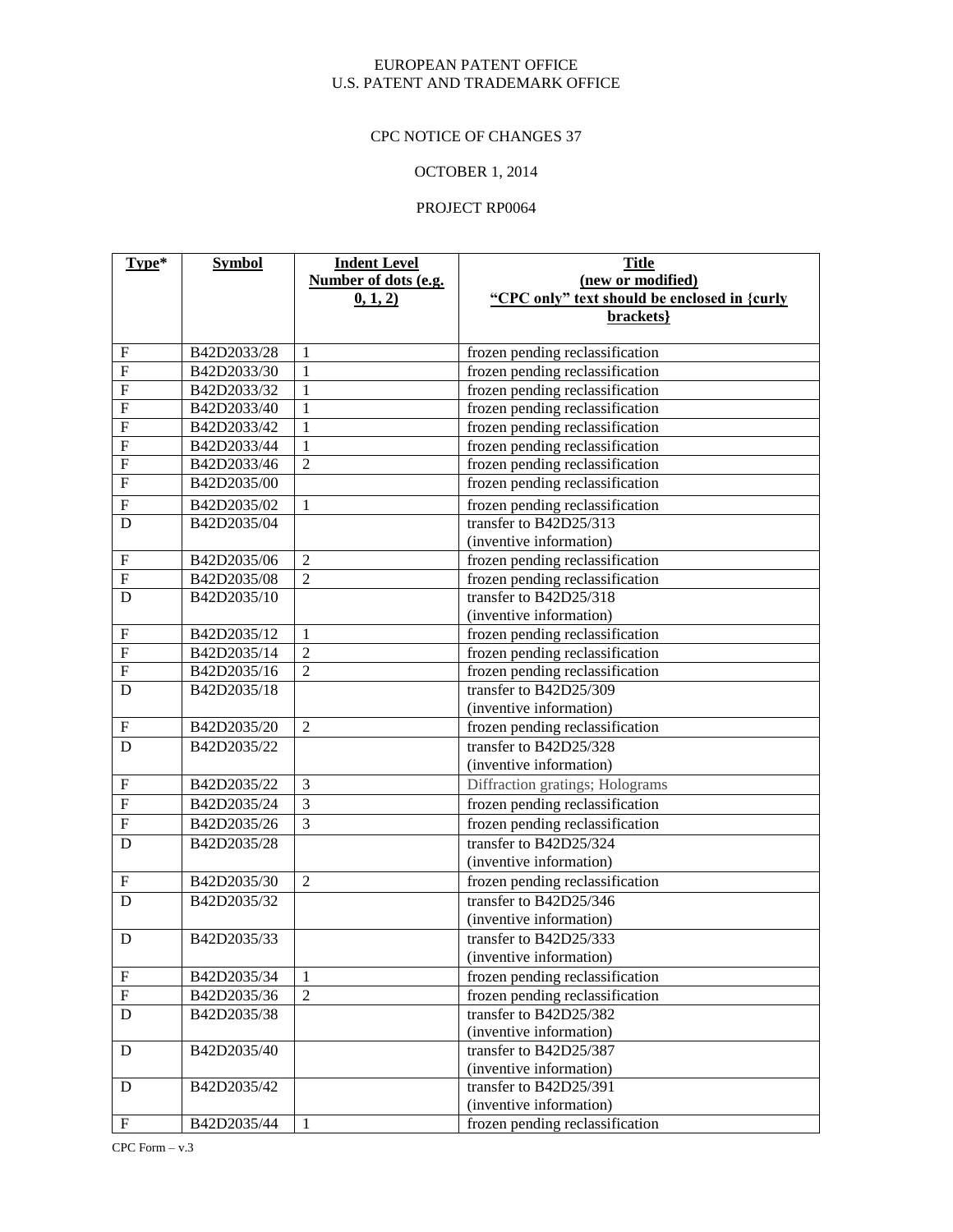#### CPC NOTICE OF CHANGES 37

#### OCTOBER 1, 2014

#### PROJECT RP0064

| Type*        | Symbol       | <b>Indent Level</b>  | <b>Title</b>                                 |
|--------------|--------------|----------------------|----------------------------------------------|
|              |              | Number of dots (e.g. | (new or modified)                            |
|              |              | 0, 1, 2)             | "CPC only" text should be enclosed in {curly |
|              |              |                      | brackets}                                    |
|              |              |                      |                                              |
| $\mathbf{F}$ | B42D2035/50  | 1                    | frozen pending reclassification              |
| D            | B42D2037/00  |                      | transferred to B42D25/20                     |
|              | (additional  |                      | (inventive information)                      |
|              | information) |                      |                                              |
| D            | B42D2037/02  |                      | transferred to B42D25/28                     |
|              | (additional) |                      | (inventive information)                      |
|              | information) |                      |                                              |
| D            | B42D2037/04  |                      | transferred to B42D25/26                     |
|              | (additional  |                      | (inventive information)                      |
|              | information) |                      |                                              |
| D            | B42D2037/06  |                      | transferred to B42D25/29                     |
|              | (additional  |                      | (inventive information)                      |
|              | information) |                      |                                              |
| D            | B42D2037/08  |                      | transferred to B42D25/24                     |
|              | (additional) |                      | (inventive information)                      |
|              | information) |                      |                                              |
| D            | B42D2037/10  |                      | transferred to B42D25/285                    |
|              | (additional  |                      | (inventive information)                      |
|              | information) |                      |                                              |

 $*N$  = new entries (reclassification involved); C = entries with modified file scope (reclassification involved); M = entries with no change to the file scope (no reclassification);  $D =$  deleted entries;  $F =$  frozen/entries (deleted pending reclassification) completion);  $U =$  entries that are unchanged

**SUBCLASS B41M - PRINTING, DUPLICATING, MARKING, OR COPYING PROCESSES; COLOUR PRINTING, (correction of typographical errors B41J; processes for applying transfer pictures or the like B44C 1/16; fluid media for correction of typographical errors by coating C09D 10/00; printing textiles D06P)**

| Type* | <b>Symbol</b> | <b>Indent Level</b><br>Number of dots (e.g. 0,<br>1, 2) | <b>Title</b><br>(new or modified)<br>"CPC only" text should be enclosed in {curly<br>brackets |
|-------|---------------|---------------------------------------------------------|-----------------------------------------------------------------------------------------------|
| M     | B41M3/14      |                                                         | Security printing {(securities B42D25/29)}                                                    |

 $*N$  = new entries (reclassification involved); C = entries with modified file scope (reclassification involved); M = entries with no change to the file scope (no reclassification);  $D =$  deleted entries;  $F =$  frozen/entries (deleted pending reclassification) completion);  $U =$  entries that are unchanged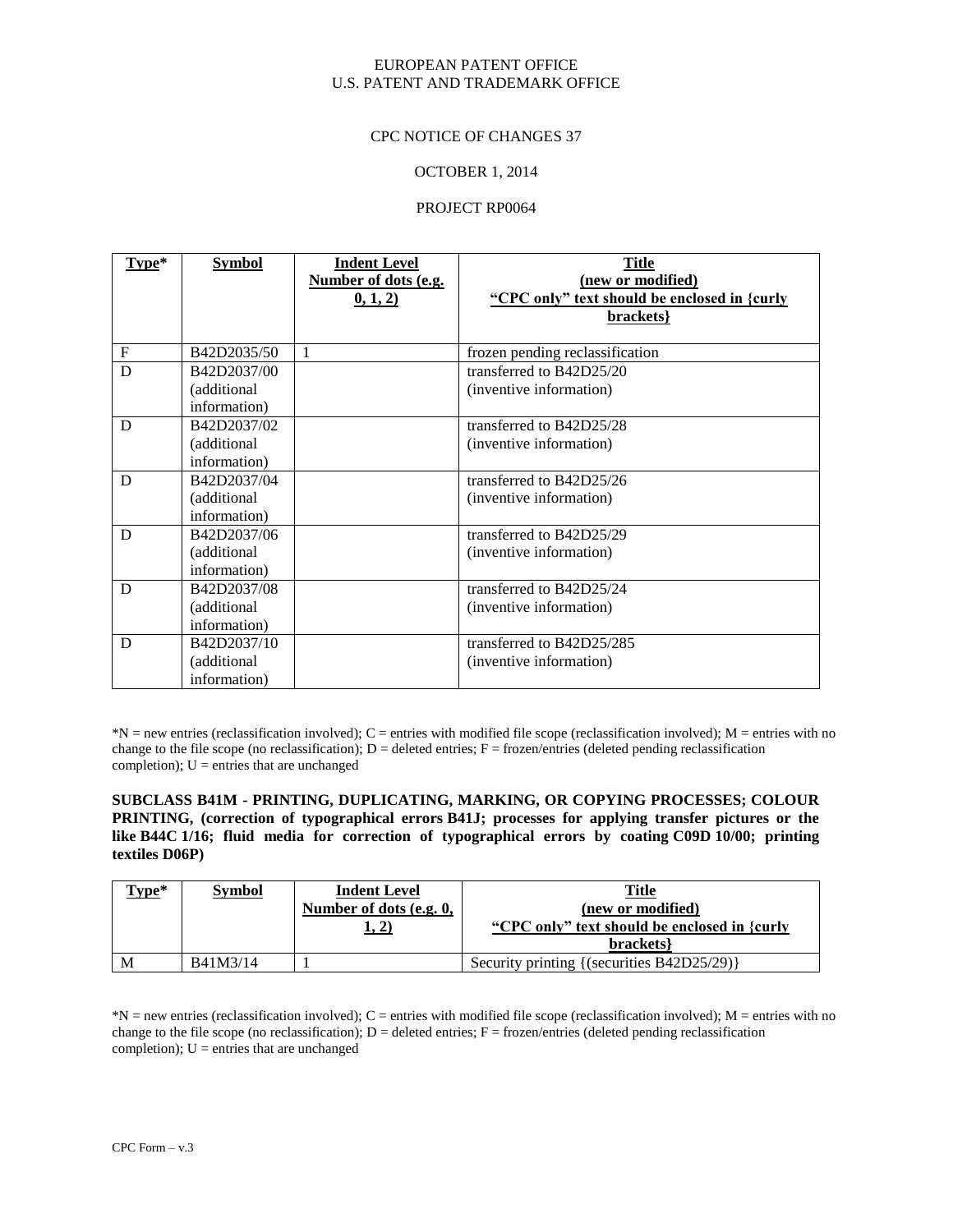#### CPC NOTICE OF CHANGES 37

#### OCTOBER 1, 2014

#### PROJECT RP0064

**SUBCLASS D21H - PULP COMPOSITIONS; PREPARATION THEREOF NOT COVERED BY SUBCLASSES D21C or D21D; IMPREGNATING OR COATING OF PAPER; TREATMENT OF FINISHED PAPER NOT COVERED BY CLASS B31 OR SUBCLASS D21G; PAPER NOT OTHERWISE PROVIDED FOR**

| Type* | <b>Symbol</b>                       | <b>Indent Level</b>     | <b>Title</b>                                           |
|-------|-------------------------------------|-------------------------|--------------------------------------------------------|
|       |                                     | Number of dots (e.g. 0, | (new or modified)                                      |
|       |                                     | 1, 2)                   | "CPC only" text should be enclosed in {curly           |
|       |                                     |                         | brackets                                               |
| M     | D <sub>21</sub> H <sub>21</sub> /40 | $\overline{2}$          | Agents facilitating proof of genuineness or preventing |
|       |                                     |                         | fraudulent alteration, e.g. for security paper         |
|       |                                     |                         | (watermarking B41M3/10, D21F1/44; security             |
|       |                                     |                         | printing B41M3/14; securities or banknotes             |
|       |                                     |                         | characterised by colour effects B42D25/29,             |
|       |                                     |                         | B42D25/30; testing paper currency or valuable papers   |
|       |                                     |                         | for genuineness G07D7/00)                              |

 $*N = new$  entries (reclassification involved);  $C =$  entries with modified file scope (reclassification involved);  $M =$  entries with no change to the file scope (no reclassification);  $D =$  deleted entries;  $F =$  frozen/entries (deleted pending reclassification) completion);  $U =$  entries that are unchanged

**SUBCLASS G03H - HOLOGRAPHIC PROCESSES OR APPARATUS** (holograms, e.g. point holograms, used as ordinary optical elements G02B 5/32; producing stereoscopic or other three-dimensional effects G02B 27/22; diffraction-grating systems G02B 27/44; systems using moirè fringes G02B 27/60; optical logic elements G02F 3/00; stereo-photography G03B 35/00; photosensitive materials or processes for photographic purposes G03C; {stereo-photographic or similar processes G03C 9/00}; apparatus for processing exposed photographic materials G03D; analogue computers performing mathematical operations with the aid of optical elements G06E 3/00; authentication by radiation, of concealed information carried by holograms or diffraction gratings G06K 19/16; holographic storage G11B 7/0065, G11C 13/04; {stereoscopic or other three dimensional effects in television systems H04N 13/00})

| Type* | <b>Symbol</b> | <b>Indent Level</b>     | <b>Title</b>                                  |
|-------|---------------|-------------------------|-----------------------------------------------|
|       |               | Number of dots (e.g. 0, | (new or modified)                             |
|       |               | <u>1, 2)</u>            | "CPC only" text should be enclosed in {curly  |
|       |               |                         | brackets                                      |
| M     | G03H1/0011    | 2                       | {for security or authentication (holograms on |
|       |               |                         | information-bearing cards B42D25/328; testing |
|       |               |                         | papers with holograms G07D7/0013)}            |

 $*N$  = new entries (reclassification involved); C = entries with modified file scope (reclassification involved); M = entries with no change to the file scope (no reclassification);  $D =$  deleted entries;  $F =$  frozen/entries (deleted pending reclassification completion);  $U =$  entries that are unchanged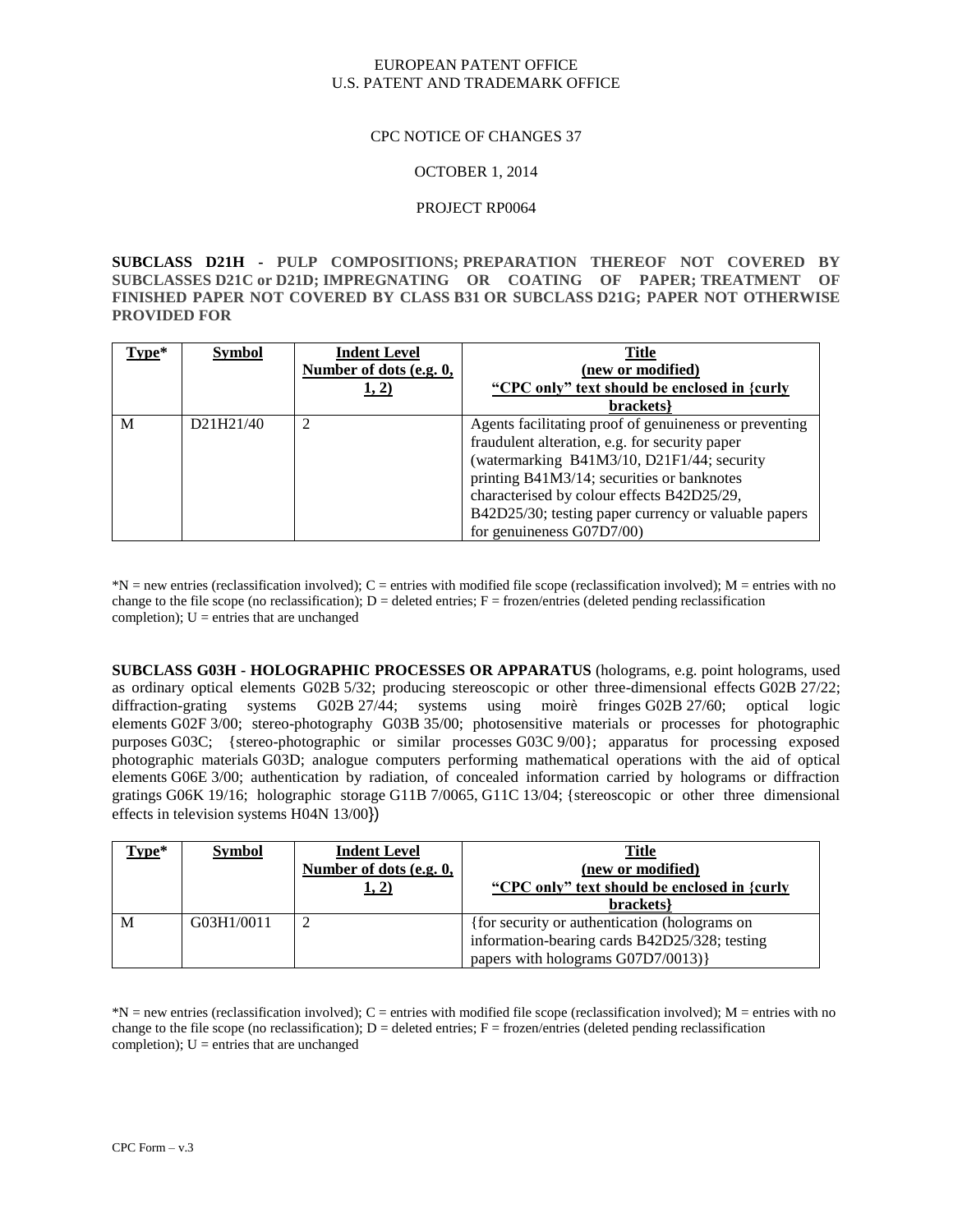#### CPC NOTICE OF CHANGES 37

#### OCTOBER 1, 2014

#### PROJECT RP0064

#### **SUBCLASS G06K - RECOGNITION OF DATA; PRESENTATION OF DATA; RECORD CARRIERS; HANDLING RECORD CARRIERS**

| Type* | <b>Symbol</b> | <b>Indent Level</b>     | Title                                                |
|-------|---------------|-------------------------|------------------------------------------------------|
|       |               | Number of dots (e.g. 0, | (new or modified)                                    |
|       |               | 1, 2)                   | "CPC only" text should be enclosed in {curly         |
|       |               |                         | brackets                                             |
| M     | G06K19/10     |                         | at least one kind of marking being used for          |
|       |               |                         | authentication, e.g. of credit or identity cards     |
|       |               |                         | ({identification cards not to be read by a machine   |
|       |               |                         | B42D25/00}; verification of coded identity or credit |
|       |               |                         | cards in mechanisms actuated by them G07F7/12;       |
|       |               |                         | {printed identity or similar identification-bearing  |
|       |               |                         | cards not for use with a machine B42D25/00})         |

 $N =$  new entries (reclassification involved); C = entries with modified file scope (reclassification involved); M = entries with no change to the file scope (no reclassification);  $D =$  deleted entries;  $F =$  frozen/entries (deleted pending reclassification completion);  $U =$  entries that are unchanged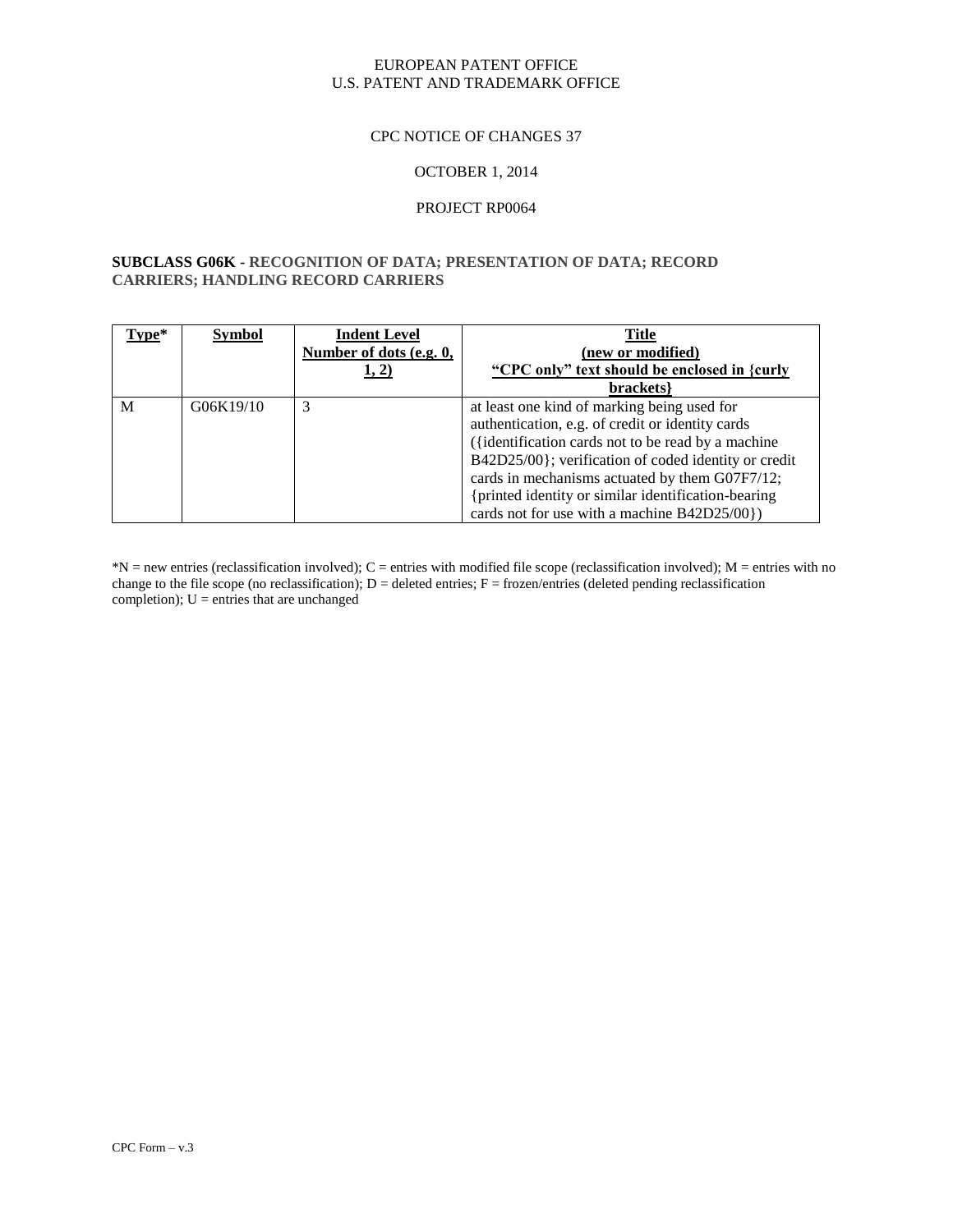#### CPC NOTICE OF CHANGES 37

## OCTOBER 1, 2014

### PROJECT RP0064

## 1. CLASSIFICATION SCHEME CHANGES

B. New, Modified or Deleted Warning notice(s)

#### **SUBCLASS B42D - BOOKS; BOOK COVERS; LOOSE LEAVES; PRINTED MATTER OF SPECIAL FORMAT OR STYLE NOT OTHERWISE PROVIDED FOR; DEVICES FOR USE THEREWITH; MOVABLE-STRIP WRITING OR READING APPARATUS (book stands A47B 19/00; book-rests A47B 23/00)**

| Type*          | <b>Location</b> | <b>Old Warning notice</b> | <b>New/Modified Warning notice</b>      |
|----------------|-----------------|---------------------------|-----------------------------------------|
| $\mathbf N$    | B42D25/00       | None                      | Groups B42D25/00 - B42D25/485 are       |
|                |                 |                           | incomplete pending reclassification of  |
|                |                 |                           | documents from groups B42D2033/00       |
|                |                 |                           | - B42D2033/46 and B42D2035/00,          |
|                |                 |                           | B42D2035/02, B42D2035/06,               |
|                |                 |                           | B42D2035/08, B42D2035/12 -              |
|                |                 |                           | B42D2035/16, B42D2035/20,               |
|                |                 |                           | B42D2035/24, B42D2035/26,               |
|                |                 |                           | B42D2035/30, B42D2035/34,               |
|                |                 |                           | B42D2035/36, B42D2035/44, and           |
|                |                 |                           | B42D2035/50. Until reclassification     |
|                |                 |                           | is complete, groups B42D2033/00 -       |
|                |                 |                           | B42D2033/46, B42D2035/00,               |
|                |                 |                           | B42D2035/02, B42D2035/06,               |
|                |                 |                           | B42D2035/08, B42D2035/12 -              |
|                |                 |                           | B42D2035/16, B42D2035/20,               |
|                |                 |                           | B42D2035/24, B42D2035/26,               |
|                |                 |                           | B42D2035/30, B42D2035/34,               |
|                |                 |                           | B42D2035/36, B42D2035/44,               |
|                |                 |                           | B42D2035/50 and B42D25/00 -             |
|                |                 |                           | B42D25/485 should be considered in      |
|                |                 |                           | order to perform a complete search.     |
| $\overline{N}$ | B42D2033/00     | None                      | Groups B42D2033/00 - B42D2033/46        |
|                |                 |                           | are no longer used for the              |
|                |                 |                           | classification of documents as of       |
|                |                 |                           | October 1, 2014. The backfile of        |
|                |                 |                           | these groups is being reclassified into |
|                |                 |                           | groups B42D25/00 - B42D25/485.          |
|                |                 |                           | Until reclassification is complete,     |
|                |                 |                           | groups B42D2033/00 - B42D2033/46        |
|                |                 |                           | and B42D25/00 - B42D25/485 should       |
|                |                 |                           | be considered in order to perform a     |
|                |                 |                           | complete search.                        |
| $\overline{N}$ | B42D2035/00     | None                      | Groups B42D2035/00, B42D2035/02,        |
|                |                 |                           | B42D2035/06, B42D2035/08,               |
|                |                 |                           | B42D2035/12 - B42D2035/16,              |
|                |                 |                           | B42D2035/20, B42D2035/24,               |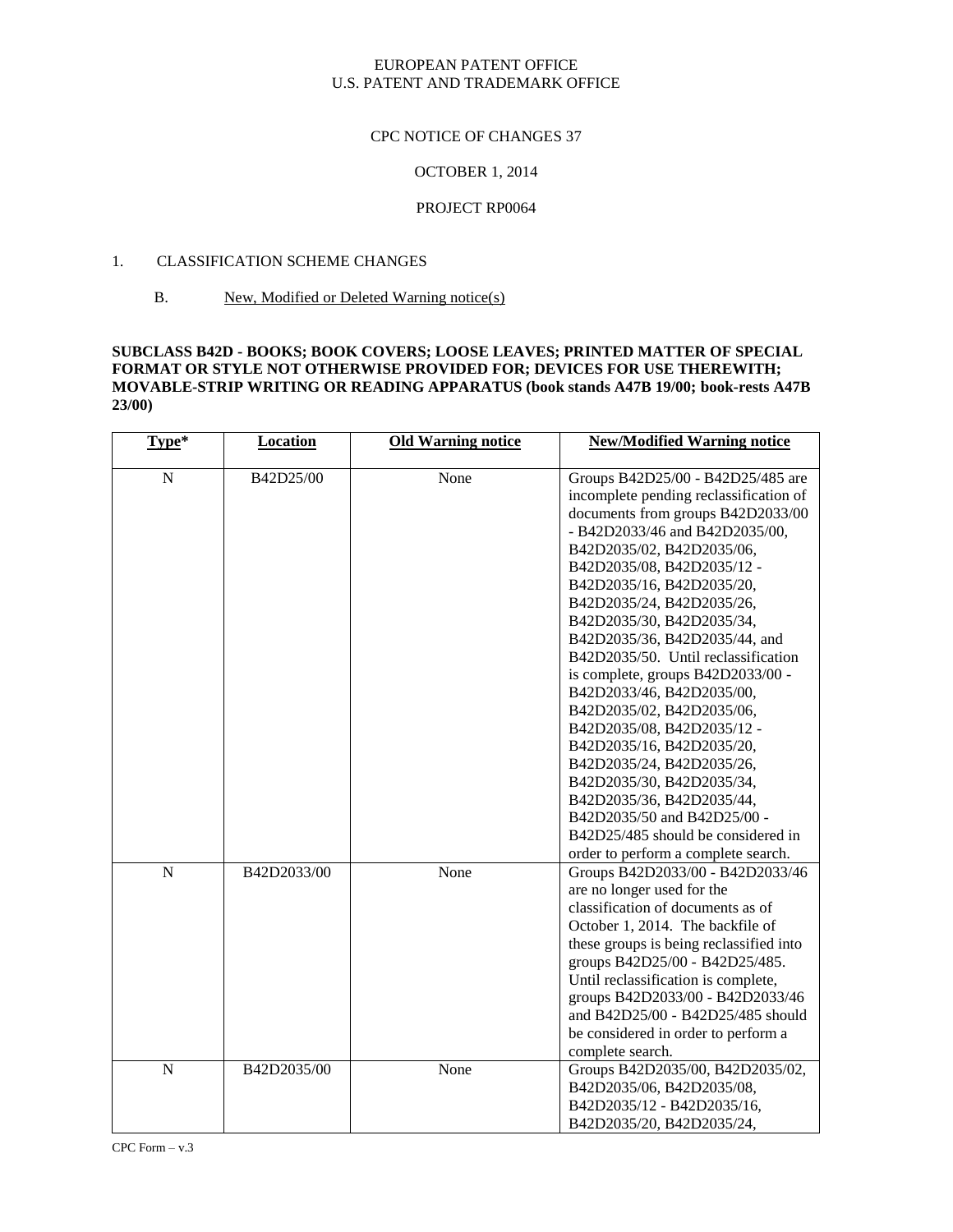### CPC NOTICE OF CHANGES 37

### OCTOBER 1, 2014

#### PROJECT RP0064

| Type* | Location | <b>Old Warning notice</b> | <b>New/Modified Warning notice</b>       |
|-------|----------|---------------------------|------------------------------------------|
|       |          |                           |                                          |
|       |          |                           | B42D2035/26, B42D2035/30,                |
|       |          |                           | B42D2035/34, B42D2035/36,                |
|       |          |                           | B42D2035/44, and B42D2035/50 are         |
|       |          |                           | no longer used for the classification of |
|       |          |                           | documents as of October 1, 2014. The     |
|       |          |                           | backfile of these groups is being        |
|       |          |                           | reclassified into groups B42D25/00 -     |
|       |          |                           | B42D25/485. Until reclassification is    |
|       |          |                           | complete, groups B42D2035/00,            |
|       |          |                           | B42D2035/02, B42D2035/06,                |
|       |          |                           | B42D2035/08, B42D2035/12 -               |
|       |          |                           | B42D2035/16, B42D2035/20,                |
|       |          |                           | B42D2035/24, B42D2035/26,                |
|       |          |                           | B42D2035/30, B42D2035/34,                |
|       |          |                           | B42D2035/36, B42D2035/44,                |
|       |          |                           | B42D2035/50 and B42D25/00 -              |
|       |          |                           | B42D25/485 should be considered in       |
|       |          |                           | order to perform a complete search.      |

 $*N$  = new note/guidance heading, M = modified note/guidance heading, D = deleted note/guidance heading

#### **SUBCLASS B44F - SPECIAL DESIGNS OR PICTURES**

| Type* | Location    | <b>Old Warning notice</b>     | <b>New/Modified Warning notice</b> |
|-------|-------------|-------------------------------|------------------------------------|
|       |             |                               |                                    |
|       | <b>B44F</b> | The following IPC groups are  | None                               |
|       |             | not used in the CPC scheme.   |                                    |
|       |             | Subject matter covered by     |                                    |
|       |             | these groups is classified in |                                    |
|       |             | the following CPC groups:     |                                    |
|       |             | B44F1/12 covered by           |                                    |
|       |             | B42D15/00                     |                                    |

 $N = new warning, M = modified warning, D = deleted warning$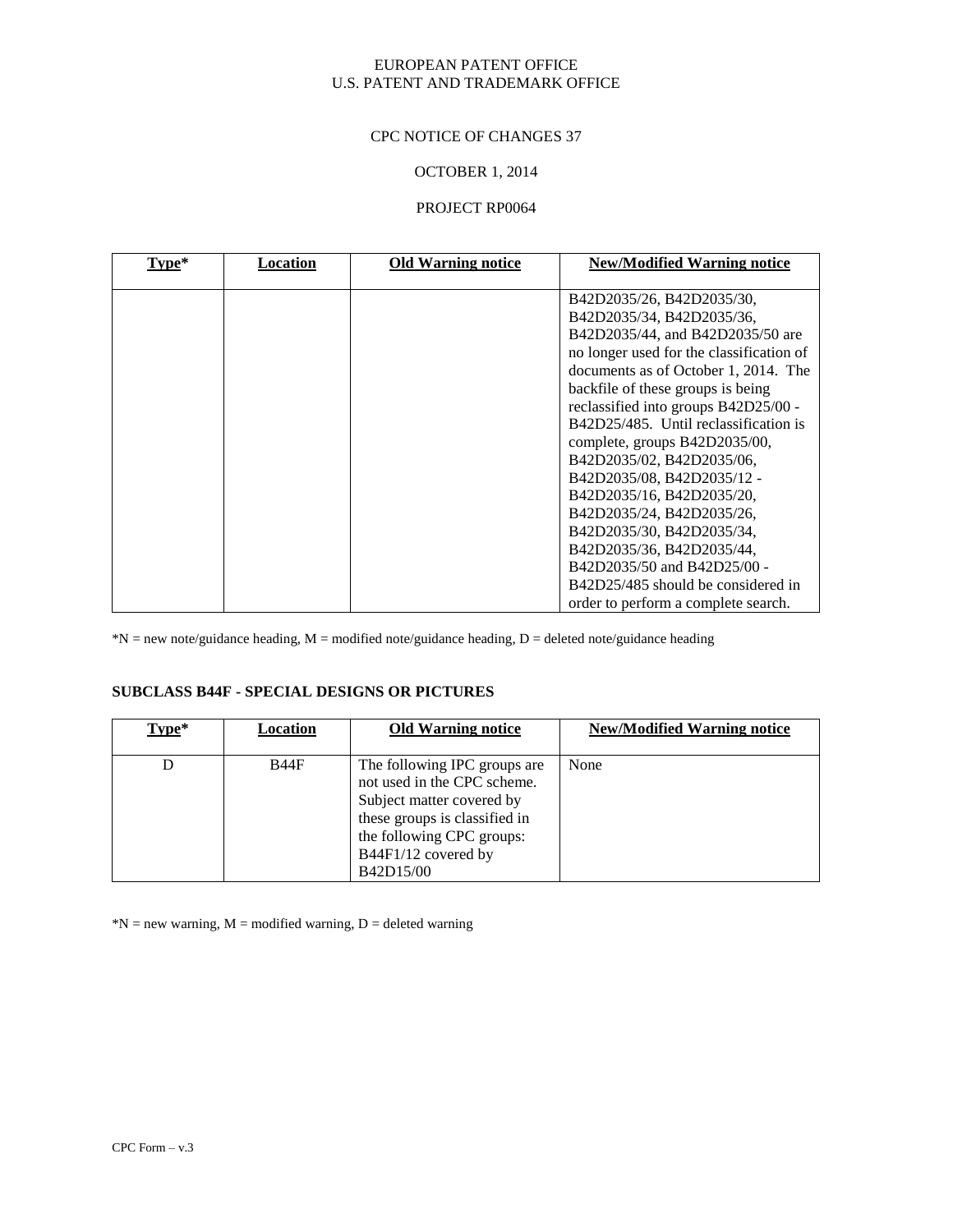### CPC NOTICE OF CHANGES 37

## OCTOBER 1, 2014

## PROJECT RP0064

2. A. DEFINITIONS (i.e. new or modified)

# **B42D 15/00**

# **Printed matter of special format or style not otherwise provided for**

Insert:

# **References relevant to classification in this group**

This group does not cover:

# *Places in relation to which this group is residual:*

| Cards of card games; Special shapes of such cards            | A63F1/02        |
|--------------------------------------------------------------|-----------------|
| Book-keeping forms or arrangements                           | B42D12/00       |
| Sheets temporarily attached together; Sheet details          | B42F1/00 -      |
| therefor; Sheets and objects temporarily attached together;  | <b>B42F5/00</b> |
| Means therefor                                               |                 |
| Securities or banknotes characterised by colour effects      | B42D25/29,      |
|                                                              | B42D25/30       |
| Maps, plans, charts, diagrams, e.g. route diagrams           | G09B29/00       |
| Cardboard or like show-cards of foldable or flexible         | G09F1/00        |
| material                                                     |                 |
| Labels, tag tickets, or similar identification or indication | G09F3/00        |
| means; Seals; Postage or like stamps                         |                 |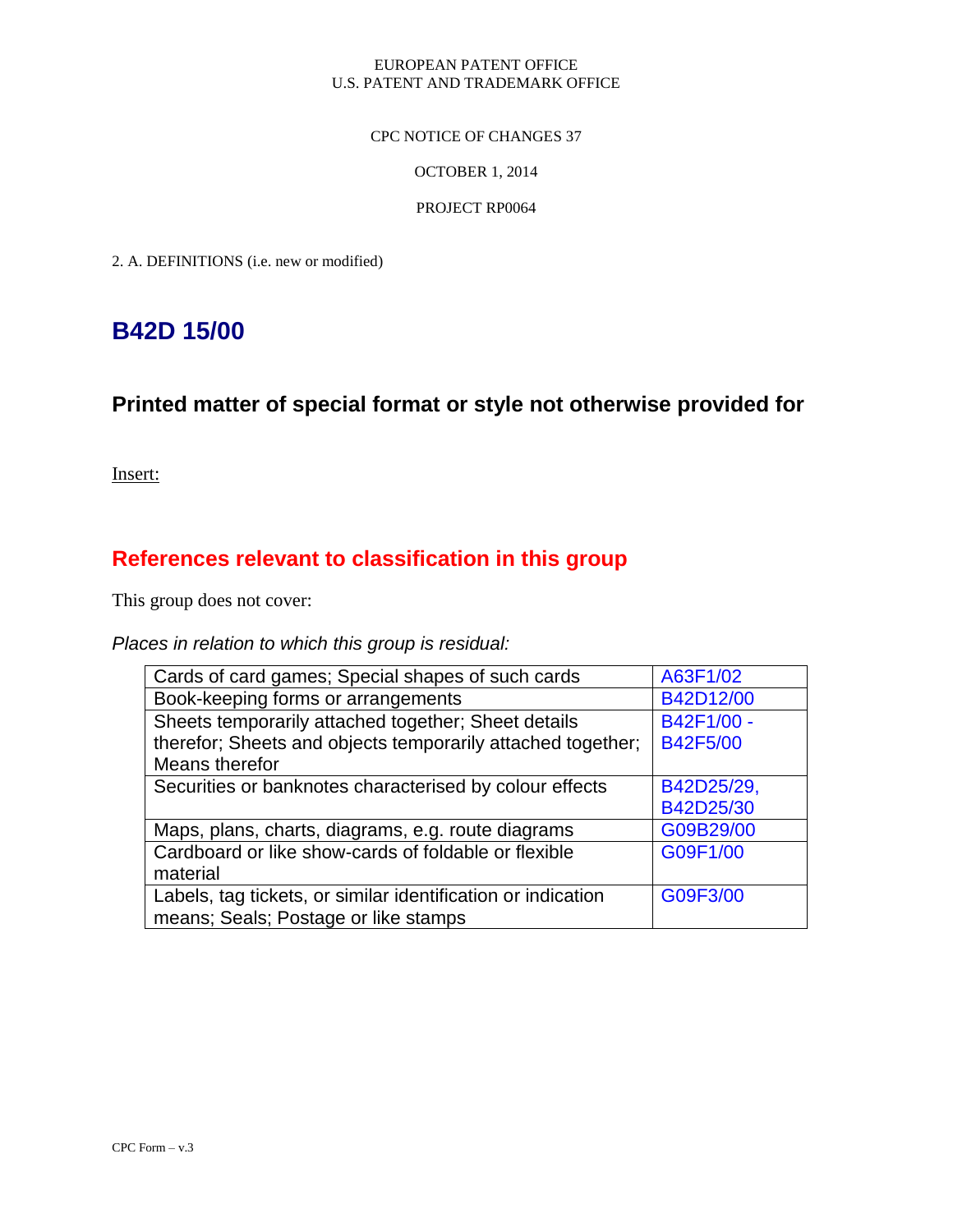### CPC NOTICE OF CHANGES 37

## OCTOBER 1, 2014

### PROJECT RP0064

Delete in the Informative references section, the entries/rows shown in the table below:

# **Informative references**

*Attention is drawn to the following places, which may be of interest for search:*

| Cards of card games; Special shapes of         | A63F1/02  |
|------------------------------------------------|-----------|
| such cards                                     |           |
| Book keeping forms or arrangements             | B42D12/00 |
| Maps, plans, charts, diagrams, e.g. route      | G09B29/00 |
| diagram                                        |           |
| Cardboard or like show-cards of foldable       | G09F1/00  |
| or flexible material                           |           |
| Labels, tag tickets, or similar identification | G09F3/00  |
| or indication means; Seals; Postage or like    |           |
| stamps                                         |           |

Delete the heading "Special rules of classification" including its content:

# **Special rules of classification within this subclass/group**

In this group, it is desirable to add the Indexing Codes of groups B42D2031/00 - B42D2037/00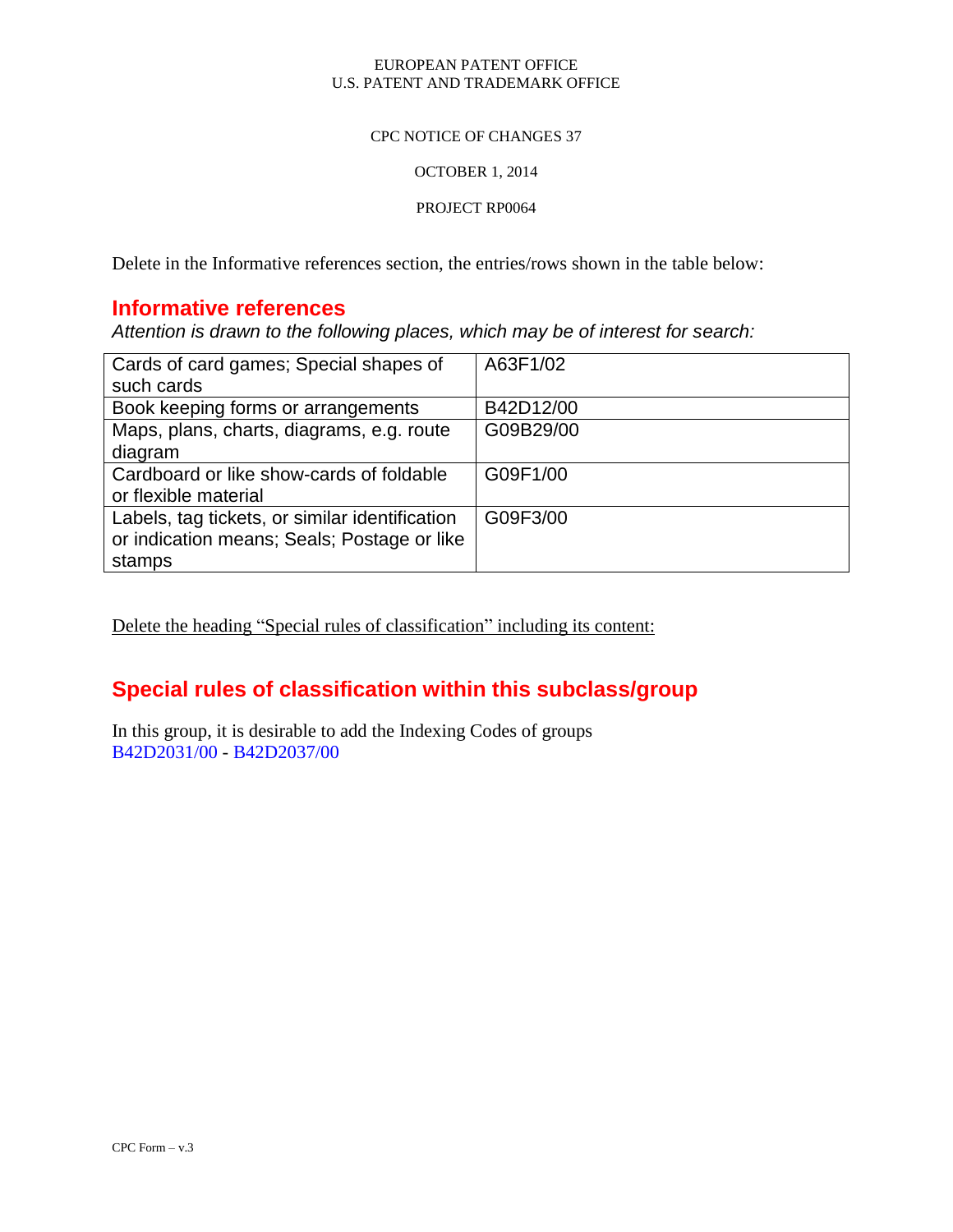### CPC NOTICE OF CHANGES 37

OCTOBER 1, 2014

PROJECT RP0064

# NEW DEFINITIONS

Insert:

# **B42D25/00**

**Information-bearing cards or sheet-like structures characterised by identification or security features; Manufacture thereof (printing processes to produce identification or security features B41M3/14)**

# **References relevant to classification in this group**

*This group does not cover:*

| Printing processes to produce identification or security | $\overline{B41M3/14}$ |
|----------------------------------------------------------|-----------------------|
| features                                                 |                       |

# **Informative references**

*Attention is drawn to the following places, which may be of interest for search:*

| Machines or apparatus for embossing decorations or<br>marks                                                                                                                               | <b>B44B5/00</b> |
|-------------------------------------------------------------------------------------------------------------------------------------------------------------------------------------------|-----------------|
| Agents, added to the pulp or applied with paper<br>impregnating or coating material, facilitating proof of<br>genuineness or preventing fraudulent alteration, e.g. for<br>security paper | D21H 21/40      |
| Diffracting gratings                                                                                                                                                                      | G02B5/18        |
| Holograms used as optical elements                                                                                                                                                        | G02B5/32        |
| Holography                                                                                                                                                                                | G03H            |
| Reading or recognising characters or patterns, e.g.<br>fingerprints                                                                                                                       | G06K9/00        |
| Testing specially adapted to determine the identity or<br>genuineness of paper currency or similar valuable papers                                                                        | G07D7/00        |
| Record carriers in general                                                                                                                                                                | G11B23/00       |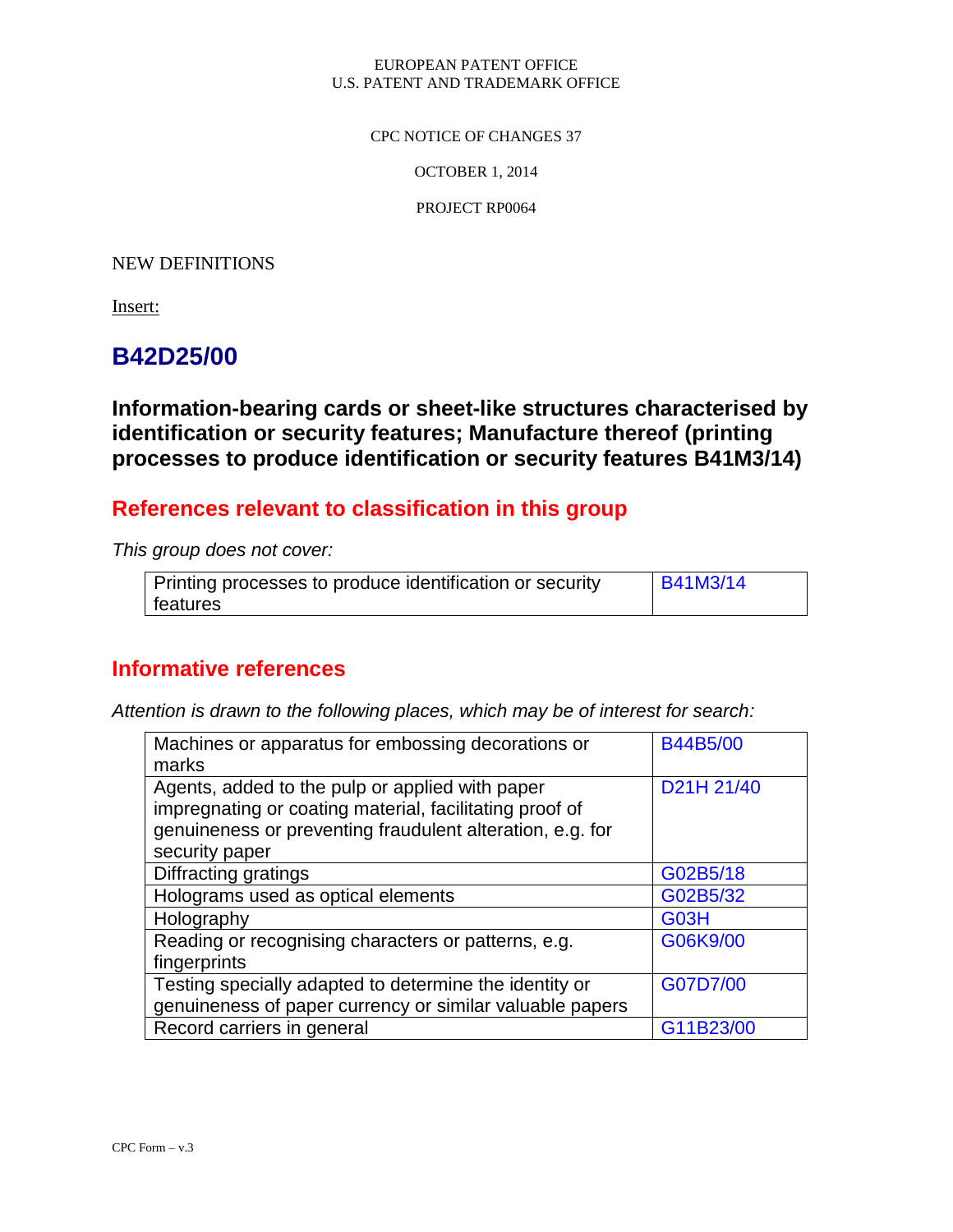CPC NOTICE OF CHANGES 37

OCTOBER 1, 2014

PROJECT RP0064

# **B42D25/25**

# **Public transportation tickets (apparatus for printing and issuing G07B)**

# **References relevant to classification in this group**

*This group does not cover:*

| Apparatus for printing and issuing | G07B |
|------------------------------------|------|

# **B42D25/305**

**Associated digital information (record carriers for use with machines and with at least a part designed to carry digital markings G06K19/00)**

# **References relevant to classification in this group**

*This group does not cover:*

| Record carriers for use with machines and with at least a | G06K19/00 |
|-----------------------------------------------------------|-----------|
| part designed to carry digital markings                   |           |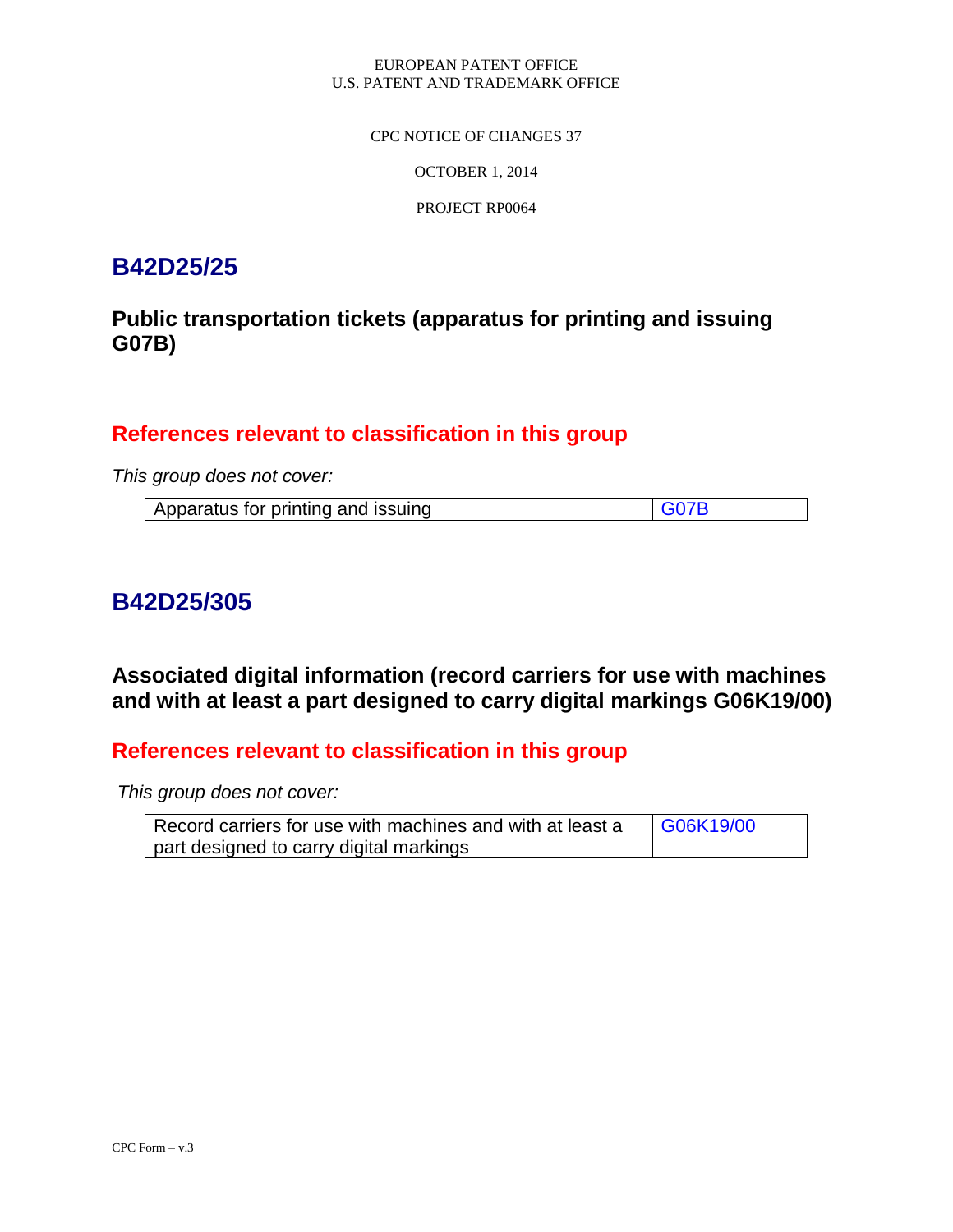CPC NOTICE OF CHANGES 37

OCTOBER 1, 2014

PROJECT RP0064

# **B42D25/41**

**using electromagnetic radiation (B42D25/435 takes precedence)**

# **References relevant to classification in this group**

*This group does not cover:*

| Marking by removal of material using electromagnetic | <b>B42D25/435</b> |
|------------------------------------------------------|-------------------|
| radiation                                            |                   |

# **B42D25/415**

# **using chemicals (B42D25/445 takes precedence)**

# **References relevant to classification in this group**

*This group does not cover:*

| Marking by removal of material using chemicals | B42D25/445 |
|------------------------------------------------|------------|
|------------------------------------------------|------------|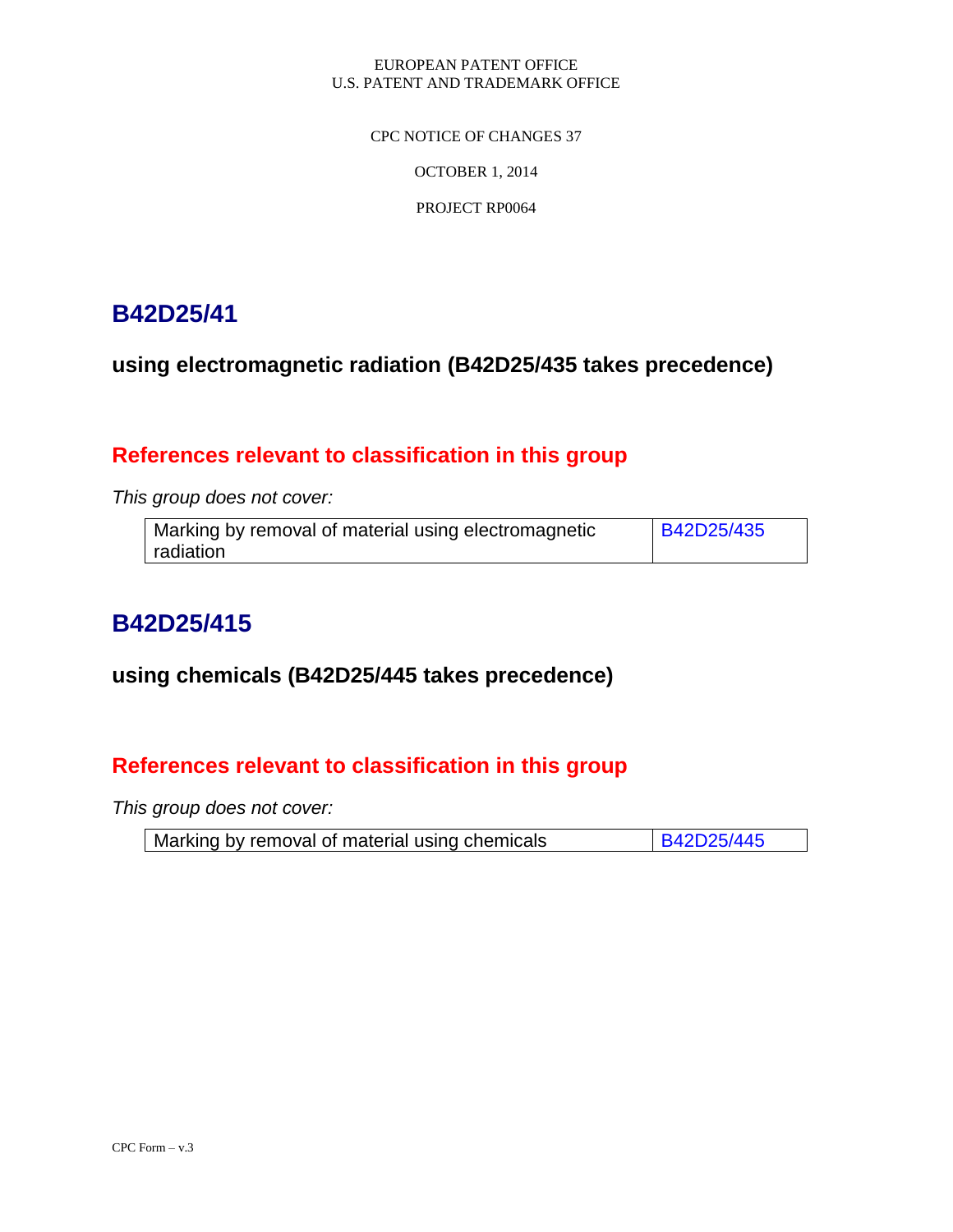# CPC NOTICE OF CHANGES 37

# OCTOBER 1, 2014

# PROJECT RP0064

# 3. REVISION CONCORDANCE LIST (RCL)

| Type*       | <b>From CPC Symbol (existing)</b> | To CPC Symbol (new) |
|-------------|-----------------------------------|---------------------|
| ${\bf D}$   | B42D15/0013                       | B42D25/29           |
| ${\bf D}$   | B42D15/002                        | B42D25/342          |
| $\mathbf D$ | B42D15/0026                       | B42D25/355          |
| $\mathbf D$ | B42D15/10                         | B42D25/00           |
| $\mathbf D$ | B42D15/105                        | B42D25/328          |
| D           | B42D2031/00                       | B42D25/40           |
|             | (additional information)          |                     |
| D           | B42D2031/02                       | B42D25/405          |
|             | (additional information)          |                     |
| D           | B42D2031/04                       | B42D25/405          |
|             | (additional information)          |                     |
| D           | B42D2031/06                       | B42D25/405          |
|             | (additional information)          |                     |
| D           | B42D2031/08                       | B42D25/41           |
|             | (additional information)          |                     |
| D           | B42D2031/10                       | B42D25/415          |
|             | (additional information)          |                     |
| D           | B42D2031/12                       | B42D25/42           |
|             | (additional information)          |                     |
| D           | B42D2031/14                       | B42D25/425          |
|             | (additional information)          |                     |
| D           | B42D2031/16                       | B42D25/43           |
|             | (additional information)          |                     |
| D           | B42D2031/20                       | B42D25/45           |
|             | (additional information)          |                     |
| D           | B42D2031/22                       | B42D25/455          |
|             | (additional information)          |                     |
| D           | B42D2031/24                       | B42D25/46           |
|             | (additional information)          |                     |
| D           | B42D2031/26                       | B42D25/465          |
|             | (additional information)          |                     |
| D           | B42D2031/28                       | B42D25/47           |
|             | (additional information)          |                     |
| D           | B42D2031/30                       | B42D25/475          |
|             | (additional information)          |                     |
| D           | B42D2031/32                       | B42D25/48           |
|             | (additional information)          |                     |
| D           | B42D2031/34                       | B42D25/485          |
|             | (additional information)          |                     |
| D           | B42D2035/04                       | B42D25/313          |
|             | (additional information)          |                     |
| $\mathbf D$ | B42D2035/10                       | B42D25/318          |
|             | (additional information)          |                     |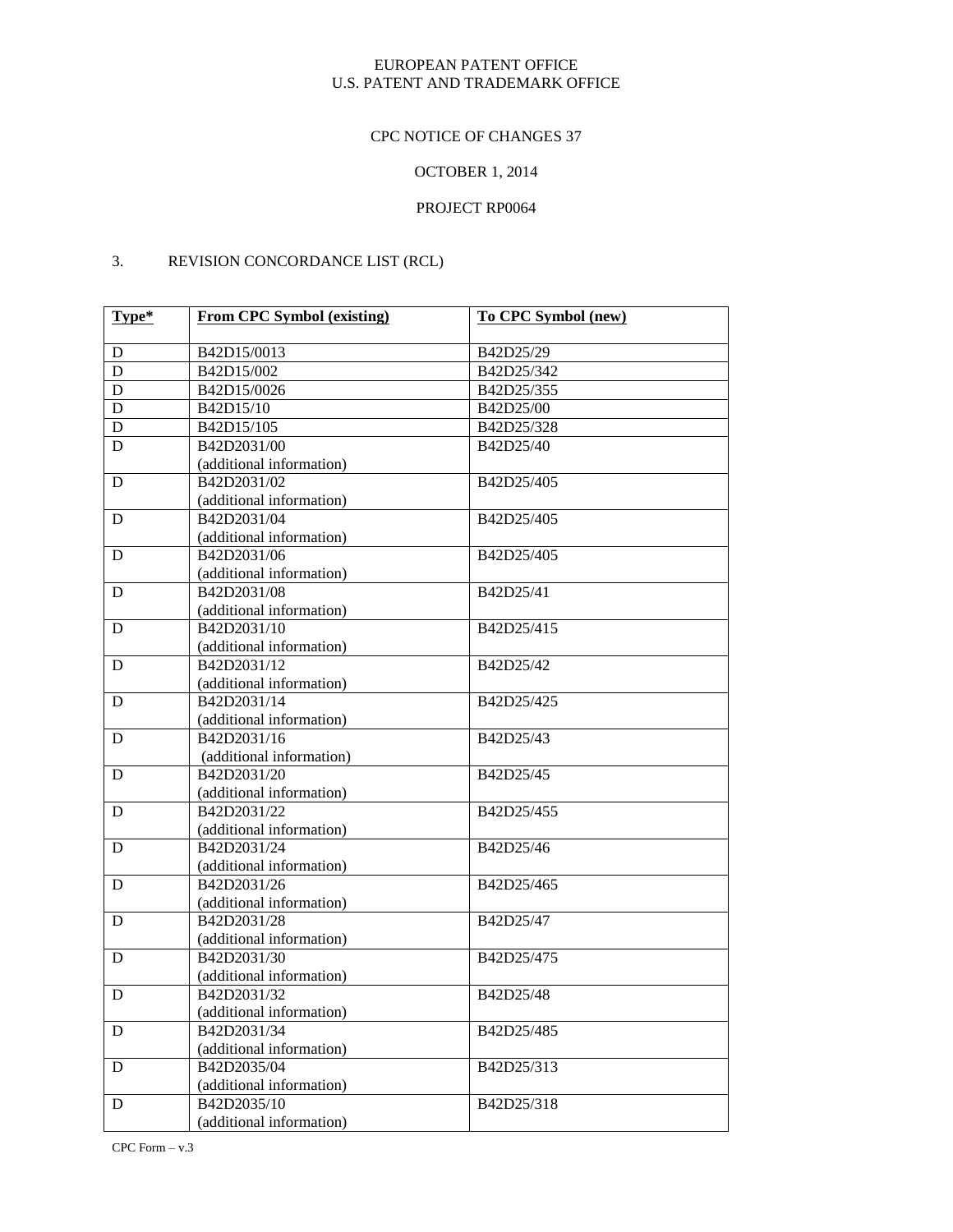#### CPC NOTICE OF CHANGES 37

# OCTOBER 1, 2014

# PROJECT RP0064

| Type* | <b>From CPC Symbol (existing)</b> | To CPC Symbol (new) |
|-------|-----------------------------------|---------------------|
|       |                                   |                     |
| D     | B42D2035/18                       | B42D25/309          |
|       | (additional information)          |                     |
| D     | B42D2035/22                       | B42D25/328          |
|       | (additional information)          |                     |
| D     | B42D2035/28                       | B42D25/324          |
|       | (additional information)          |                     |
| D     | B42D2035/32                       | B42D25/346          |
|       | (additional information)          |                     |
| D     | B42D2035/33                       | B42D25/333          |
|       | (additional information)          |                     |
| D     | B42D2035/38                       | B42D25/382          |
|       | (additional information)          |                     |
| D     | B42D2035/40                       | B42D25/387          |
|       | (additional information)          |                     |
| D     | B42D2035/42                       | B42D25/391          |
| D     | B42D2037/00                       | B42D25/20           |
|       | (additional information)          |                     |
| D     | B42D2037/02                       | B42D25/28           |
|       | (additional information)          |                     |
| D     | B42D2037/04                       | B42D25/26           |
|       | (additional information)          |                     |
| D     | B42D2037/06                       | B42D25/29           |
|       | (additional information)          |                     |
| D     | B42D2037/08                       | B42D25/24           |
|       | (additional information)          |                     |
| D     | B42D2037/10                       | B42D25/285          |
|       | (additional information)          |                     |

 $*C$  = entries with modified file scope (reclassification involved); D = deleted entries,

NOTE: Frozen (F) symbols are not included in the RCL table above.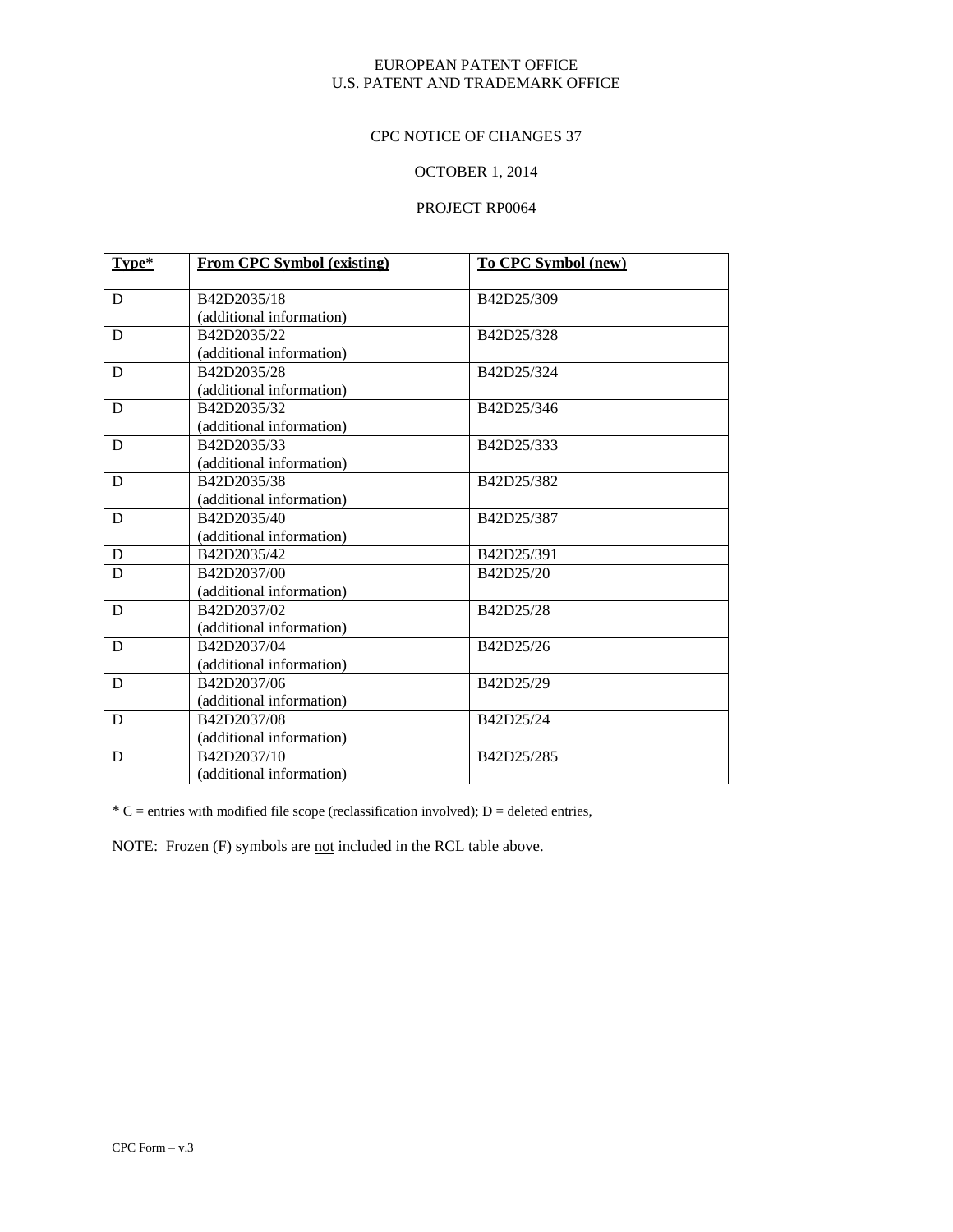# CPC NOTICE OF CHANGES 37

# OCTOBER 1, 2014

# PROJECT RP0064

### 4. CHANGES TO THE CPC-TO-IPC CONCORDANCE LIST (CICL)

| CPC         | $IPC$      | <b>Action</b> |
|-------------|------------|---------------|
| B42D15/0013 | B42D15/00  | Delete        |
| B42D15/002  | B42D15/00  | Delete        |
| B42D15/0026 | B42D15/00  | Delete        |
| B42D15/10   | B42D15/10  | Delete        |
| B42D15/105  | B42D15/10  | Delete        |
| B42D25/00   | B42D25/00  | Add           |
| B42D25/20   | B42D25/20  | Add           |
| B42D25/21   | B42D25/21  | Add           |
| B42D25/22   | B42D25/22  | Add           |
| B42D25/23   | B42D25/23  | Add           |
| B42D25/24   | B42D25/24  | Add           |
| B42D25/25   | B42D25/25  | Add           |
| B42D25/26   | B42D25/26  | Add           |
| B42D25/27   | B42D25/27  | Add           |
| B42D25/28   | B42D25/28  | Add           |
| B42D25/285  | B42D25/20  | Add           |
| B42D25/29   | B42D25/29  | Add           |
| B42D25/30   | B42D25/30  | Add           |
| B42D25/305  | B42D25/305 | Add           |
| B42D25/309  | B42D25/309 | Add           |
| B42D25/313  | B42D25/313 | Add           |
| B42D25/318  | B42D25/318 | Add           |
| B42D25/324  | B42D25/324 | Add           |
| B42D25/328  | B42D25/328 | Add           |
| B42D25/333  | B42D25/333 | Add           |
| B42D25/337  | B42D25/337 | Add           |
| B42D25/342  | B42D25/342 | Add           |
| B42D25/346  | B42D25/346 | Add           |
| B42D25/351  | B42D25/351 | Add           |
| B42D25/355  | B42D25/355 | Add           |
| B42D25/36   | B42D25/36  | Add           |
| B42D25/364  | B42D25/364 | Add           |
| B42D25/369  | B42D25/369 | Add           |
| B42D25/373  | B42D25/373 | Add           |
| B42D25/378  | B42D25/378 | Add           |
| B42D25/382  | B42D25/382 | Add           |
| B42D25/387  | B42D25/387 | Add           |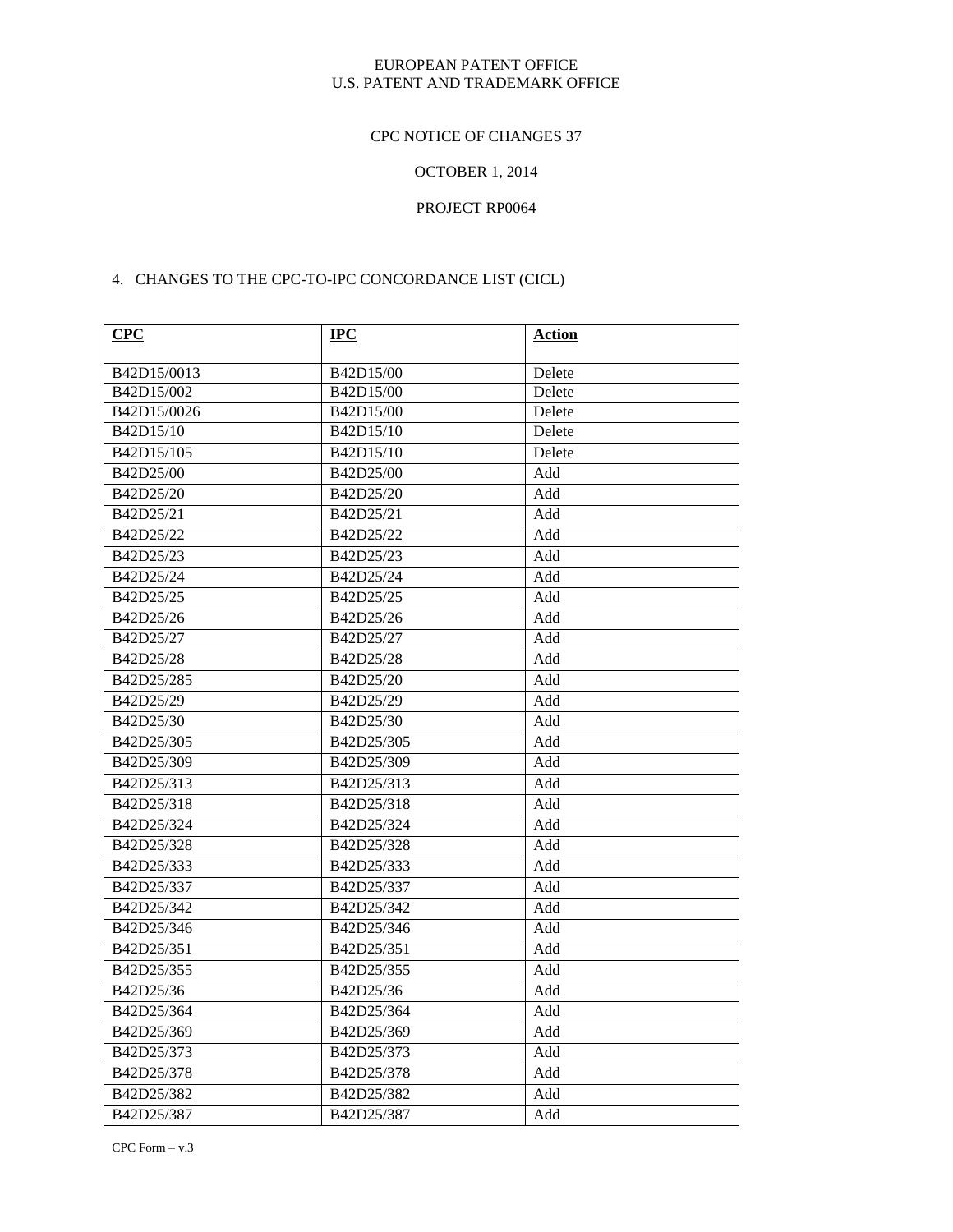# CPC NOTICE OF CHANGES 37

# OCTOBER 1, 2014

| CPC                       | $IPC$      | <b>Action</b> |
|---------------------------|------------|---------------|
|                           |            |               |
| B42D25/391                | B42D25/391 | Add           |
| B42D25/40                 | B42D25/40  | Add           |
| B42D25/405                | B42D25/405 | Add           |
| B42D25/41                 | B42D25/41  | Add           |
| B42D25/415                | B42D25/415 | Add           |
| B42D25/42                 | B42D25/42  | Add           |
| B42D25/425                | B42D25/425 | Add           |
| B42D25/43                 | B42D25/43  | Add           |
| B42D25/435                | B42D25/435 | Add           |
| B42D25/44                 | B42D25/44  | Add           |
| B42D25/445                | B42D25/445 | Add           |
| B42D25/45                 | B42D25/45  | Add           |
| B42D25/455                | B42D25/455 | Add           |
| B42D25/46                 | B42D25/46  | Add           |
| B42D25/465                | B42D25/465 | Add           |
| B42D25/47                 | B42D25/47  | Add           |
| B42D25/475                | B42D25/475 | Add           |
| B42D25/48                 | B42D25/48  | Add           |
| B42D25/485                | B42D25/485 | Add           |
| B42D2031/00 - B42D2031/34 | CPC only   | Delete        |
| B42D2037/00 - B42D2037/10 | CPC only   | Delete        |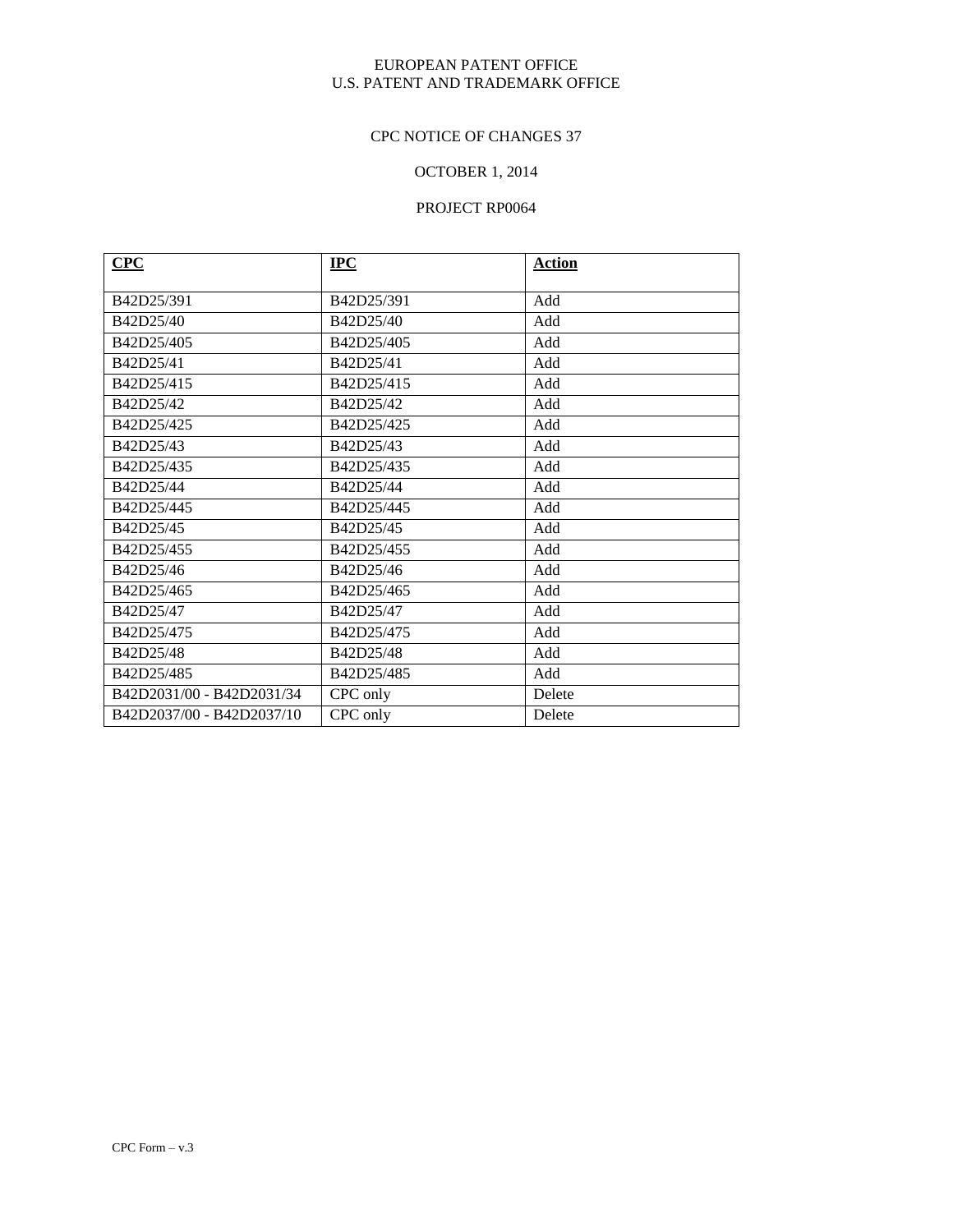### CPC NOTICE OF CHANGES 37

## OCTOBER 1, 2014

### PROJECT RP0064

#### 5. CROSS-REFERENCE LIST (CRL)

Scheme references impacted by this revision project

| <b>Location of reference</b> | Referenced subclass or       | <b>Change</b>                              |
|------------------------------|------------------------------|--------------------------------------------|
| to be changed                | group to be changed          |                                            |
| B41M3/14                     | { (security documents        | {(securities B42D25/29)}                   |
|                              | B42D15/10)}                  |                                            |
| D21H21/40                    | characterised by colour      | characterised by colour effects            |
|                              | effects ${B42D15/10}$        | B42D25/29, B42D25/30                       |
| G03H1/0011                   | (holograms on                | (holograms on information-bearing          |
|                              | information-bearing cards    | cards B42D25/328; testing papers with      |
|                              | B42D15/10D; testing          | holograms                                  |
|                              | papers with holograms        |                                            |
| G06K19/10                    | ({identification cards not   | ({identification cards not to be read by   |
|                              | to be read by a machine      | a machine $B42D25/00$ ; ; {printed         |
|                              | B42D15/10 $\}$ ; ; {printed  | identity or similar identification-bearing |
|                              | identity or similar          | cards not for use with a machine           |
|                              | identification-bearing cards | B42D25/00})                                |
|                              | not for use with a machine   |                                            |
|                              | B42D15/10}                   |                                            |

Definitions references impacted by this revision project

| <b>Location of reference</b><br>to be changed | Referenced subclass or<br>group to be changed | <b>Section of</b><br>definition | <b>Change</b> |
|-----------------------------------------------|-----------------------------------------------|---------------------------------|---------------|
|                                               |                                               |                                 |               |
|                                               |                                               | References                      |               |
|                                               |                                               | relevant to                     |               |
|                                               |                                               | classification in               |               |
| B41M3/14                                      | B42D15/0013, B42D15/10                        | this group                      | B42D25/29     |
|                                               |                                               |                                 |               |
|                                               |                                               | Informative                     |               |
| D21H21/00                                     | B42D15/0013                                   | references                      | B42D25/29     |
|                                               |                                               | Informative                     |               |
| D21H21/00                                     | B42D15/002                                    | references                      | B42D25/342    |
|                                               |                                               | Informative                     |               |
| D21H21/00                                     | B42D15/0026                                   | references                      | B42D25/355    |
|                                               |                                               | Informative                     |               |
| D21H21/00                                     | B42D15/10, B42D15/105                         | references                      | B42D25/29     |
|                                               |                                               |                                 |               |
|                                               |                                               | References                      |               |
| G03H                                          | B42D15/0013                                   | relevant to                     | B42D25/29     |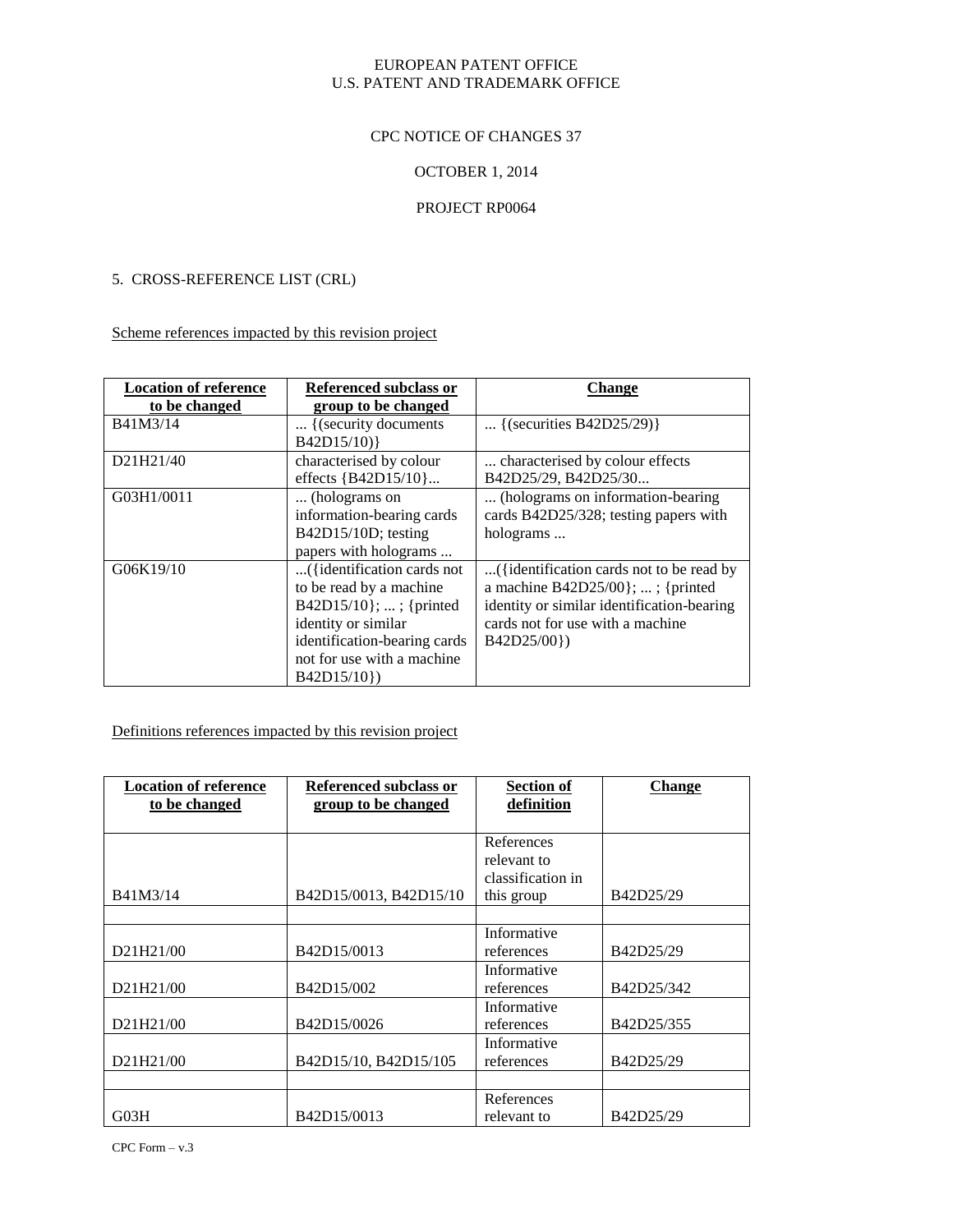# CPC NOTICE OF CHANGES 37

# OCTOBER 1, 2014

## PROJECT RP0064

| <b>Location of reference</b> | <b>Referenced subclass or</b> | <b>Section of</b> | <b>Change</b> |
|------------------------------|-------------------------------|-------------------|---------------|
| to be changed                | group to be changed           | definition        |               |
|                              |                               |                   |               |
|                              |                               | classification in |               |
|                              |                               | this group        |               |
|                              |                               | References        |               |
|                              |                               | relevant to       |               |
|                              |                               | classification in |               |
| G03H                         | B42D15/105                    | this group        | B42D25/328    |
|                              |                               | Informative       |               |
| G03H1/00                     | B42D15/0013                   | references        | B42D25/29     |
|                              |                               | Informative       |               |
| G03H1/00                     | B42D15/105                    | references        | B42D25/328    |
|                              |                               |                   |               |
|                              |                               | Informative       |               |
|                              |                               |                   |               |
| B29C45/14639                 | B42D15/10                     | references        | B42D25/00     |
|                              |                               | Informative       |               |
| B29C45/14647                 | B42D15/10                     | references        | B42D25/00     |
|                              |                               |                   |               |
|                              |                               | Informative       |               |
| B42F19/00                    | B42D15/10                     | references        | B42D25/00     |
|                              |                               |                   |               |
|                              |                               | Informative       |               |
| G02B                         | B42D15/10                     | references        | B42D25/00     |
|                              |                               |                   |               |
|                              |                               | Informative       | B42D25/29     |
| G03G21/00                    | B42D15/0013                   | references        |               |
|                              |                               |                   |               |
|                              |                               | Special rules of  |               |
| G07C9/00007                  | B42D15/10                     | classification    | B42D25/00     |
|                              |                               |                   |               |
|                              |                               | References        |               |
|                              |                               | relevant to       |               |
| G07D                         | B42D15/0013                   | classification    | B42D25/29     |
|                              |                               | References        | B42D25/00     |
|                              |                               | relevant to       |               |
| G07D                         | B42D15/10                     | classification    |               |
| G07D7/00, G07D7/0006,        |                               |                   |               |
| G07D7/002, G07D7/02,         |                               |                   |               |
| G07D7/023, G07D7/026,        |                               |                   |               |
| G07D7/124, G07D7/125,        |                               | Informative       |               |
| G07D7/2066                   | B42D15/0013                   | references        | B42D25/29     |
|                              |                               | Informative       |               |
| G07D7/00, G07D7/124          | B42D15/10                     | references        | B42D25/00     |
|                              |                               | Informative       |               |
|                              |                               |                   | B42D25/328    |
| G07D7/0013, G07D7/125        | B42D15/105                    | references        |               |
|                              |                               |                   |               |
| G09F                         | B42D15/10                     | Informative       | B42D25/00     |

CPC Form  $-$  v.3